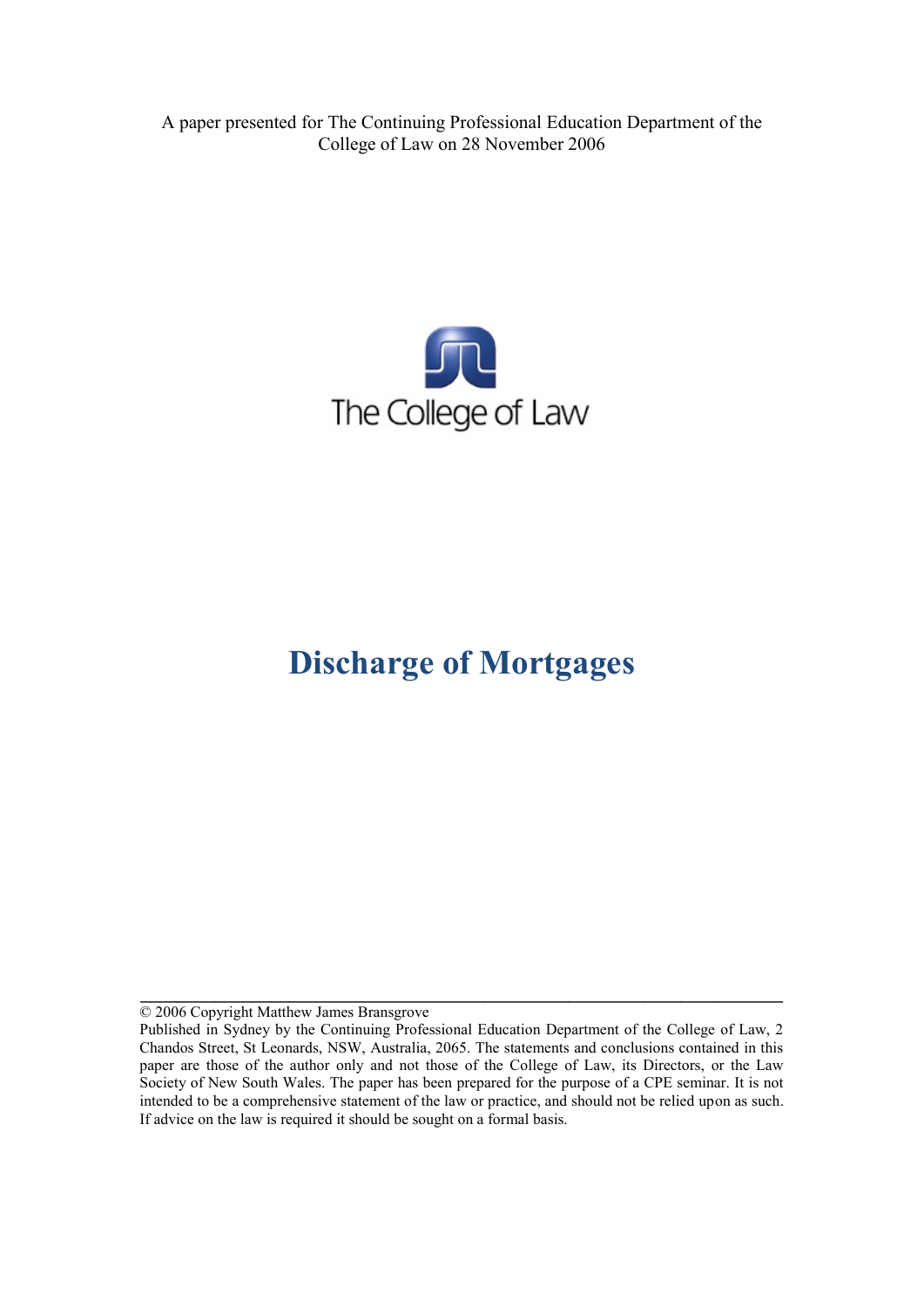# **ABOUT THE PRESENTER**

Matthew Bransgrove holds a Bachelor of Laws and was admitted to the NSW Supreme Court in 1992. He has practised exclusively in the field of mortgage law since 1998.

He is a co-author of the 2008 LexisNexis textbook ['The Essential Guide to Mortgage](http://www.bransgroves.com.au/documents/PDF/Book/OrderForm3LR.pdf) [Law in](http://www.bransgroves.com.au/documents/PDF/Book/OrderForm3LR.pdf) NSW' and the 2013 LexisNexis textbook ['The Essential Guide to Mortgage](http://www.bransgroves.com.au/documents/PDF/Book/EGMLA2ndEdition.pdf) Law in [Australia'.](http://www.bransgroves.com.au/documents/PDF/Book/EGMLA2ndEdition.pdf)

His articles in the NSW Law Society Journal and his textbook have been cited with approval by the NSW Supreme Court. [Chandra v Perpetual Trustees Victoria \[2007\]](http://www.austlii.edu.au/au/cases/nsw/NSWSC/2007/694.html) [NSWSC 694;](http://www.austlii.edu.au/au/cases/nsw/NSWSC/2007/694.html) [Perpetual Trustees Victoria v Kirkbride \[2009\] NSWSC 377;](http://www.austlii.edu.au/au/cases/nsw/NSWSC/2009/377.html) [Bank](http://www.austlii.edu.au/au/cases/nsw/NSWSC/2012/313.html) of [Western Australia v Ellis J Enterprises](http://www.austlii.edu.au/au/cases/nsw/NSWSC/2012/313.html) [2012] NSWSC 313.

He has presented the following papers for the College of Law:

- 1. Enforcement of Mortgages *19 June 2003*
- 2. Indefeasibility of Mortgage Title *17 Nov 2003*
- 3. Mortgage Drafting in NSW *17 Mar 2004*
- 4. Mortgage Priorities *15 June 2004*
- 5. The Rights of Mortgagors *10 Oct 2005*
- 6. The Rights of Mortgagees *10 Nov 2005*
- 7. Mortgagees Power of Sale *23 May 2006*
- 8. Discharge of Mortgage *28 Nov 2006*
- 9. Contracts Review Act Defences to Mortgages *29 May 2007*
- 10. Equitable Defences to Mortgages *18 July 2007*
- 11. Variation, Assignment & Transfer of Mortgages *12 Sept 2007*
- 12. Mortgagor's power to mortgage *13 Nov 2007*
- 13. Regulatory Structure of Managed Investments *23 Feb 2008*\*
- 14. Licensing a Responsible Entity *20 March 2008*\*
- 15. Proportionate Liability in claims against Valuers *29 Oct 2008*\*
- 16. Examinations under the Corporations Act and ASIC Act *5 March 2012*†

\**Presented jointly with Kate Cooper of Bransgroves Lawyers*

† *Co-authored by Lesa Bransgrove of Bransgroves Lawyers*

#### **ACKNOWLEDGEMENT**

The presenter gratefully acknowledge the extensive assistance of Marcus Young of University Chambers in the preparation of this paper. Mr Young specialises in equity and commercial law. He is co-author, with the presenter, of the Lexis Nexis textbooks *The Essential Guide to Mortgage Law in NSW (2008) and The Essential Guide to Mortgage Law in Australia (2013).*.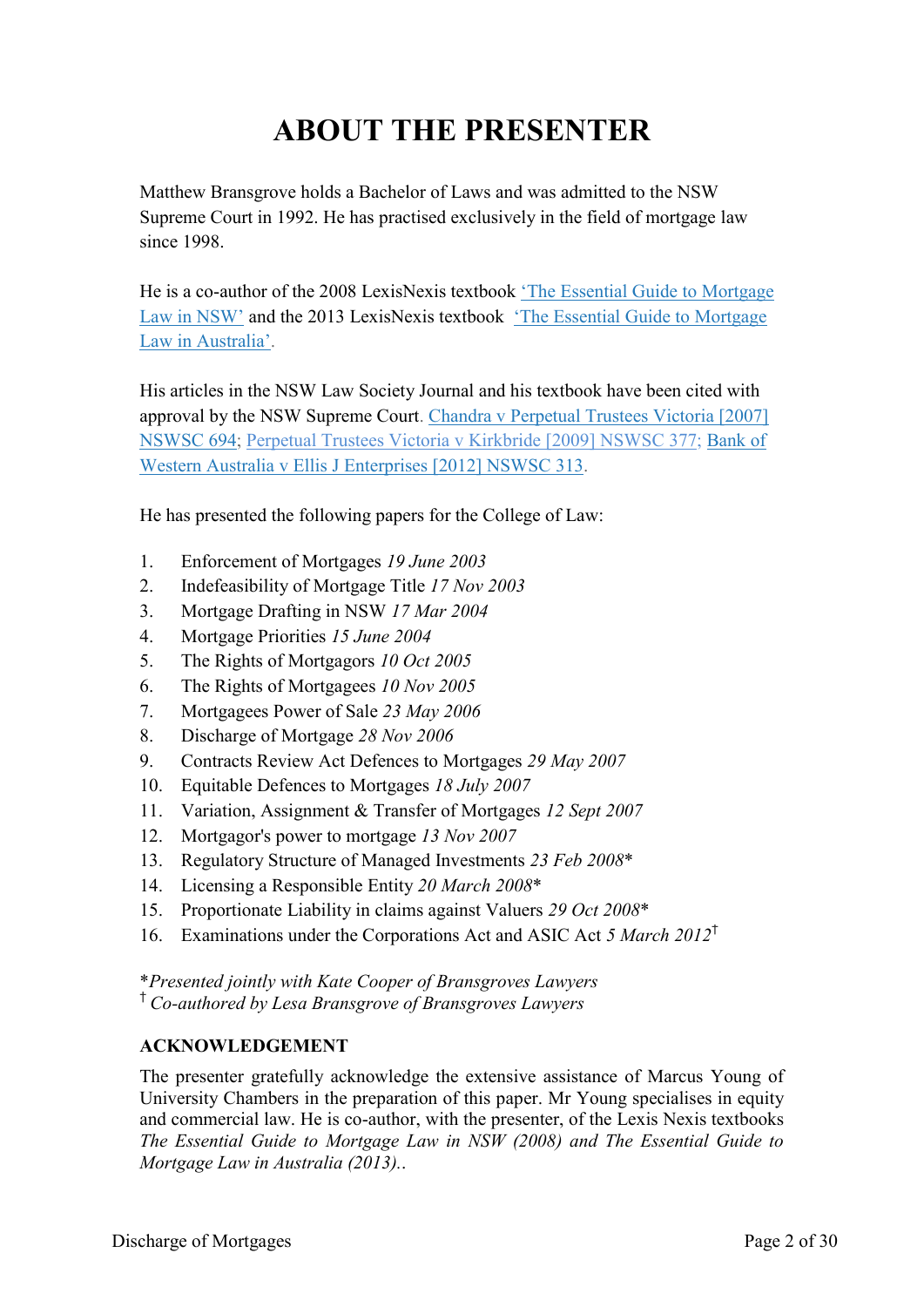## **TABLE OF CONTENTS**

| A.                                                                                  |  |
|-------------------------------------------------------------------------------------|--|
| 1.                                                                                  |  |
| 2.                                                                                  |  |
| 3.                                                                                  |  |
| $\overline{4}$ .                                                                    |  |
| <b>B.</b>                                                                           |  |
| 1.                                                                                  |  |
| 2.                                                                                  |  |
| 3.                                                                                  |  |
| 4.                                                                                  |  |
| Mortgagee's liability for failure to provide a payout figure and discharge  9<br>5. |  |
| $\mathbf{C}$ .                                                                      |  |
| 1.                                                                                  |  |
| 2.                                                                                  |  |
| 3.                                                                                  |  |
| 4.                                                                                  |  |
| 5.                                                                                  |  |
| 6.                                                                                  |  |
| 7.                                                                                  |  |
| D.                                                                                  |  |
| 1.                                                                                  |  |
| 2.                                                                                  |  |
| 3.                                                                                  |  |
| 4.                                                                                  |  |
| 5.                                                                                  |  |
| 6.                                                                                  |  |
| Ε.                                                                                  |  |
| 1.                                                                                  |  |
| 2.                                                                                  |  |
| 3.                                                                                  |  |
| 4.                                                                                  |  |
| 5.                                                                                  |  |
| $F_{\cdot}$                                                                         |  |
| 1.                                                                                  |  |
| 2.                                                                                  |  |
| 3.                                                                                  |  |
| 4.                                                                                  |  |
| 5.                                                                                  |  |
| 6.                                                                                  |  |
| G.                                                                                  |  |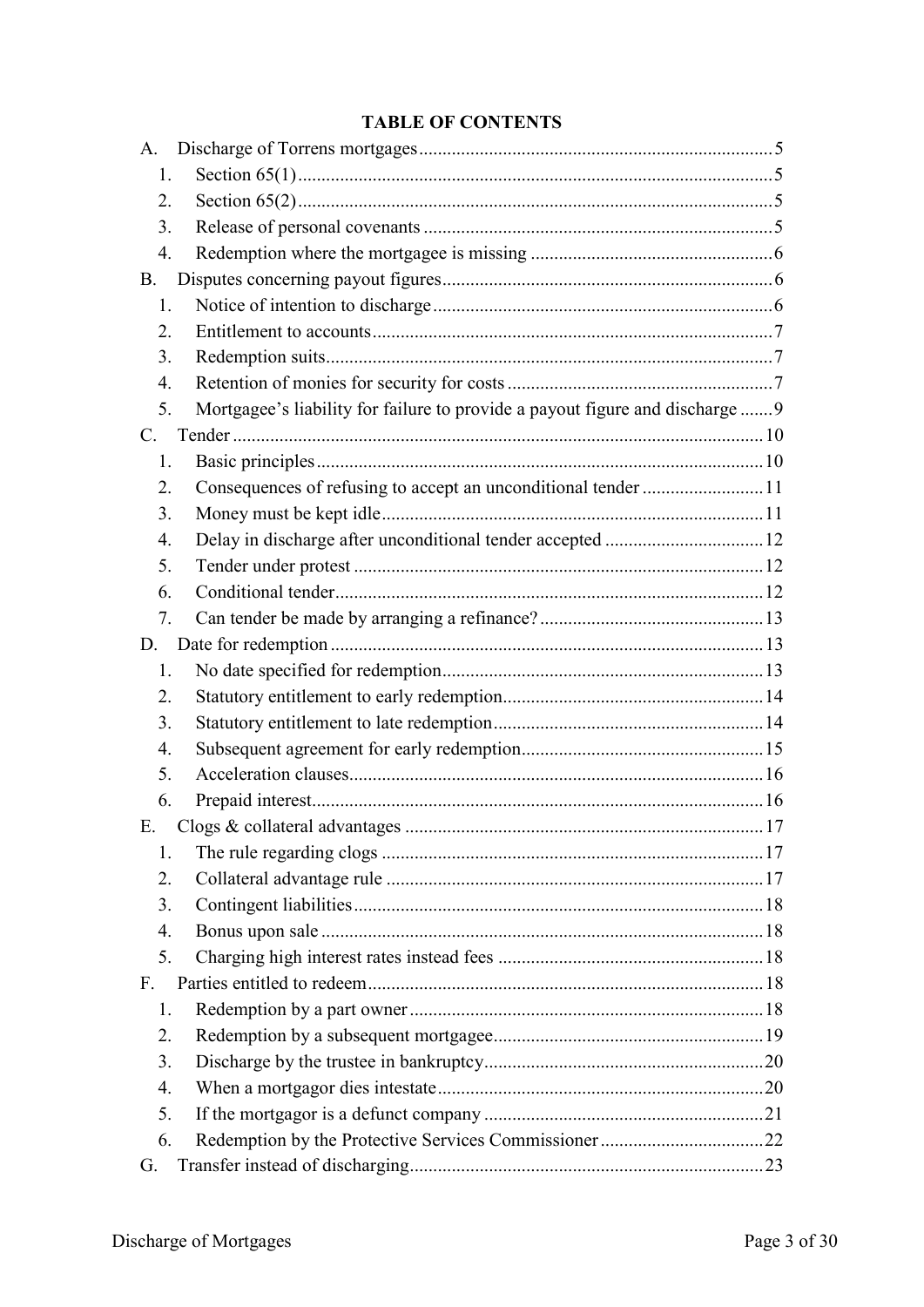| 1.     |                                                             | .23 |
|--------|-------------------------------------------------------------|-----|
| 2.     |                                                             | .24 |
| 3.     |                                                             | .24 |
| 4.     | Interest rate on monies expended redeeming a prior mortgage | .24 |
| Н.     |                                                             | 25  |
| 1.     |                                                             | 25  |
| 2.     |                                                             | 25  |
| 3.     |                                                             | .25 |
| 4.     |                                                             |     |
| 5.     |                                                             | .27 |
| $_{1}$ |                                                             | .27 |
|        | 11)                                                         | .28 |
| 6.     |                                                             | .28 |
| 7.     |                                                             | .28 |
| 8.     |                                                             | .29 |
|        |                                                             |     |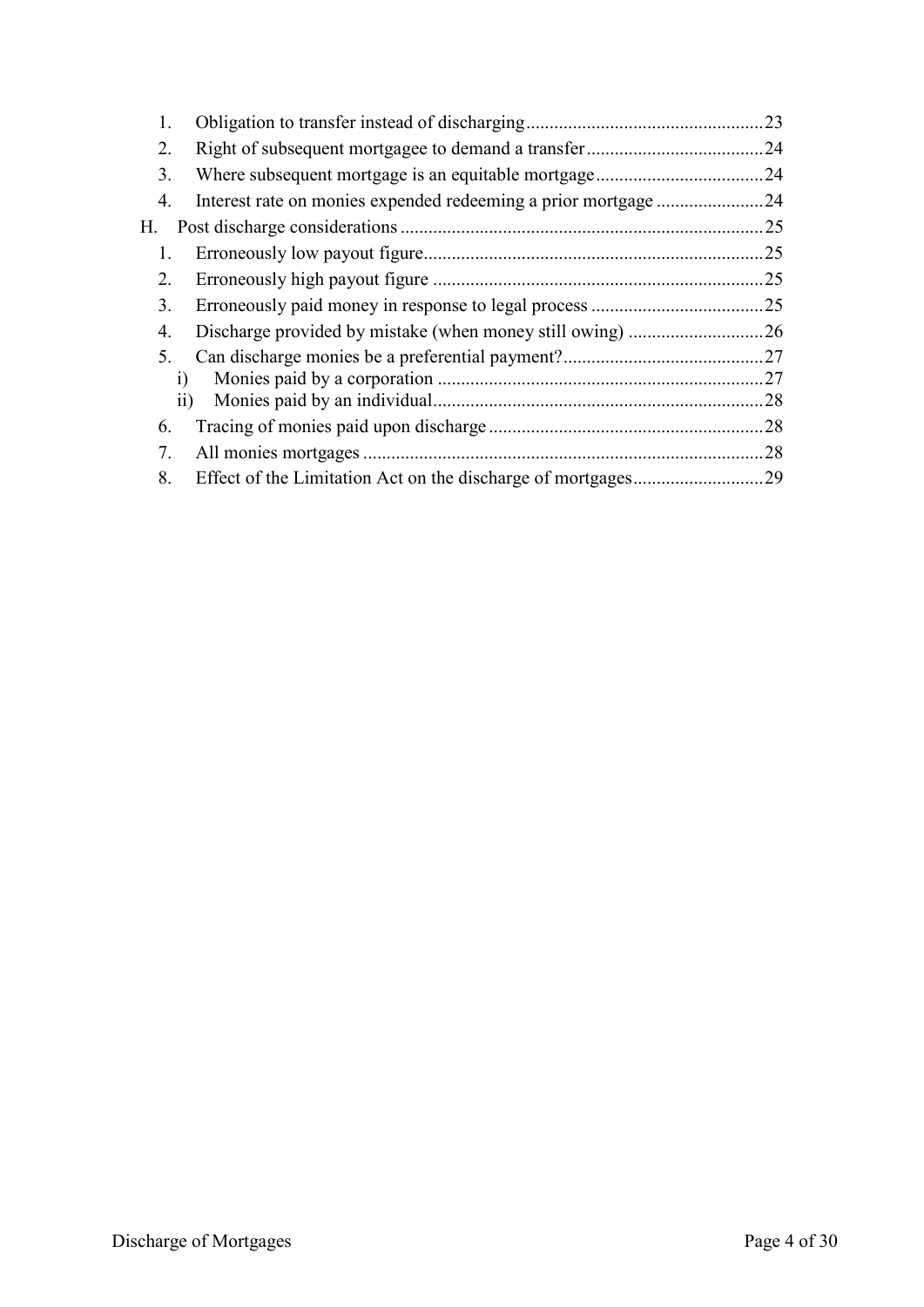# <span id="page-4-0"></span>**A. Discharge of Torrens mortgages**

## <span id="page-4-1"></span>**1. Section 65(1)**

Section 65(1) of the Real Property Act (RPA) provides:

Whenever a mortgage, charge or covenant charge registered under this Act is intended to be discharged wholly or partially the mortgagee, chargee or covenant chargee shall execute a discharge in the approved form.

The procedural step by which a registered mortgage is removed from the register is the lodgement of a discharge in the approved form. The discharge must be accompanied by the original certificate of title. Thus a second mortgage may be paid out by the mortgagor but the discharge received on settlement cannot be registered until the first mortgagee produces the Certificate of Title. If the mortgagor is entitled to a discharge, a registered mortgagee must execute a discharge in the approved form.

## <span id="page-4-2"></span>**2. Section 65(2)**

RPA s 65(2) provides:

Upon registration of a discharge of mortgage, charge or covenant charge the mortgaged or charged estate or interest shall, to the extent specified in the discharge, cease to be charged with any moneys secured by the mortgage, charge or covenant charge.

This subsection is the counterpart to subsection (1). It provides that if a discharge or a mortgage (or other similar charge) is registered then the mortgage (or similar charge) ceases to burden the security land to the extent specified in the discharge.

It is important to consider this section when a first mortgagee is asked to lift a mortgage to allow another mortgagee to become first mortgagee, as this exposes the incumbent to a loss of priority. The safer approach is for the new first mortgage to be submitted for registration together with a *Postponement of Mortgage* form pursuant to  $s56A$  RPA.

## <span id="page-4-3"></span>**3. Release of personal covenants**

The High Court in *Groongal Pastoral Co Ltd (in liq) v Falkiner* (1924) 35 CLR 157 dealt with the question of whether a particular discharge of mortgage prepared and registered in accordance with RPA s 65 had operated to extinguish the mortgagor's personal covenant.

The Court (in a joint judgement) determined that s 65 merely operated to free the land specified in the discharge from the mortgage, and that even if the mortgage was extinguished by this means over all of the land formerly subject to it, that alone would not extinguish also the personal covenant of the mortgagor. The Court found, however, that because the discharge was a dealing registered under the RPA, the discharge operated as a Deed (this is the effect of RPA s 36(11)). The discharge had been drafted so as to expressly provide for the release of the mortgagor's personal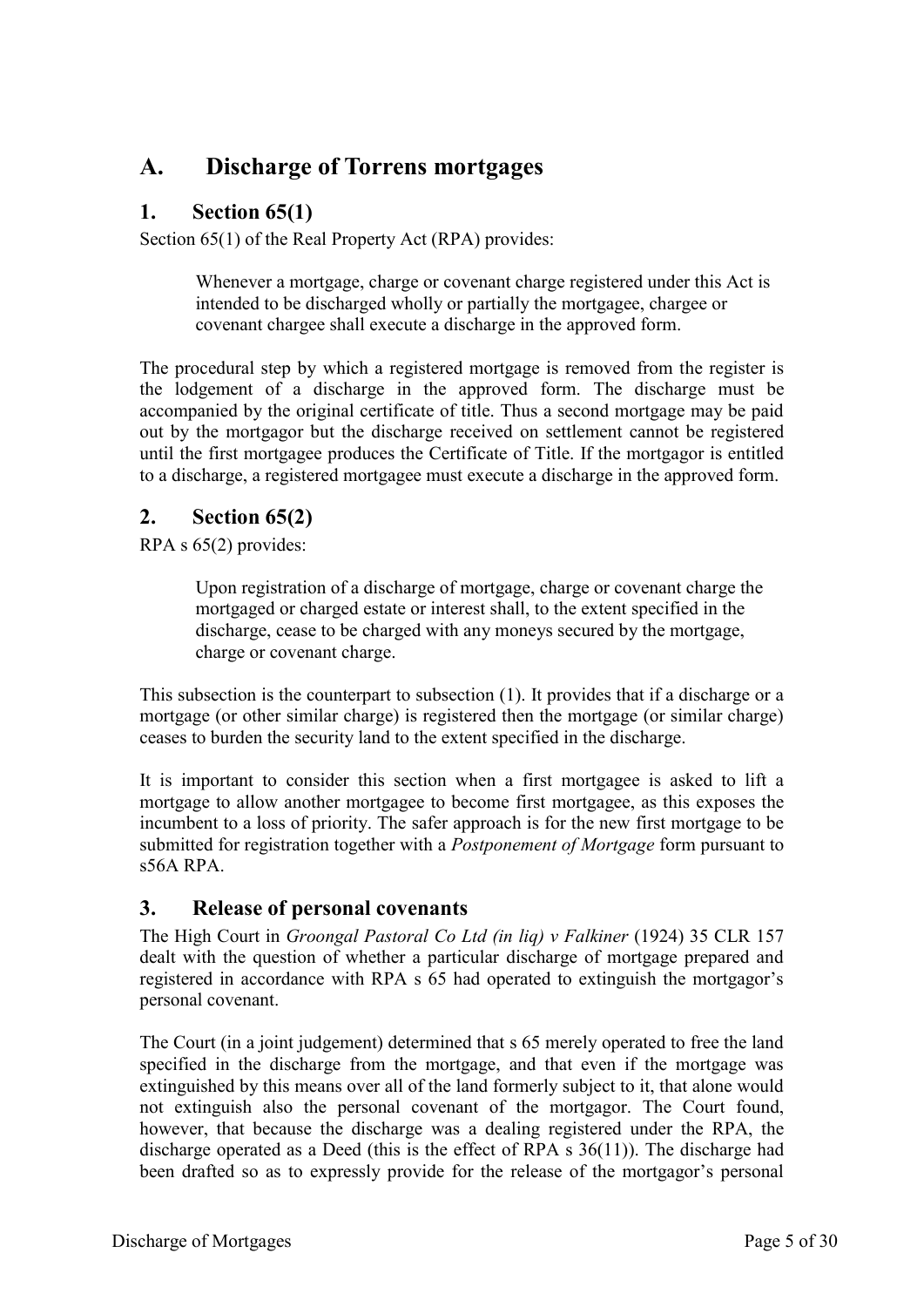covenant, and in the circumstances the release was effective. The Court noted, (at p 165) that "A discharge differently worded would not necessarily have that effect". In other words, a discharge that does not either expressly or impliedly release the personal covenant will not have the effect of releasing the personal covenant.

It follows from *Groongal Pastoral* that when releasing a security property (so it can be sold or refinanced) in circumstances where the personal covenants are to be retained, item (G) on the standard discharge form should read:

The mortgagee discharges the above mortgage so far as it affects the land but not the personal covenants.

#### <span id="page-5-0"></span>**4. Redemption where the mortgagee is missing**

In the event of an unlocatable mortgagee, s 98 of the Conveyancing Act operates to provide a mechanism for redemption by the mortgagor. Section 98 (1) states:

Where land is subject to a mortgage and the person empowered to … to execute … a discharge … is out of the jurisdiction, cannot be found or is unknown, or if it is uncertain who that person is, the court may, upon the application of the person … entitled to redeem the mortgaged land, determine in such manner as the court thinks fit whether or not all amounts due under the mortgage have been paid and, if not, the amount thereof outstanding.

After making that determination, if the mortgagor pays into court all the monies the court finds are owing under the mortgage, the court will issue a certificate of compliance under subsection (1F), and then the mortgagor may produce that certificate to the Registrar-General under subsection (4A) and then cause the Registrar-General to amend the register to remove the notation recording the mortgage.

# <span id="page-5-1"></span>**B. Disputes concerning payout figures**

## <span id="page-5-2"></span>**1. Notice of intention to discharge**

The amount of notice required to be given by a mortgagor to a mortgagee to redeem a mortgage depends on circumstances. Normally, the mortgagor need merely give reasonable notice to enable the mortgagee to perform the necessary administrative steps to effect a discharge. For example, Parker J in *Webb v Crosse* [1912] 1 Ch 323 at 328 stated the following:

But when such a tender is made conditional on the execution of a conveyance, it is, I think, necessary that a reasonable time shall be allowed to obtain the execution of the conveyance, especially when the conveying parties are not the parties to whom the tender is made. In *Wiltshire v Smith* (3 Atk 89) Lord Harwicke held a tender to be bad in equity for the purpose of stopping interest because the mortgagee was not allowed a reasonable time to peruse the conveyance which was made a condition of payment.

Young J in *Challenge Bank Ltd v Hodgekiss* (1995) 7 BPR 14,399 @ 14,402 cited *Webb v Crosse* with approval, noting: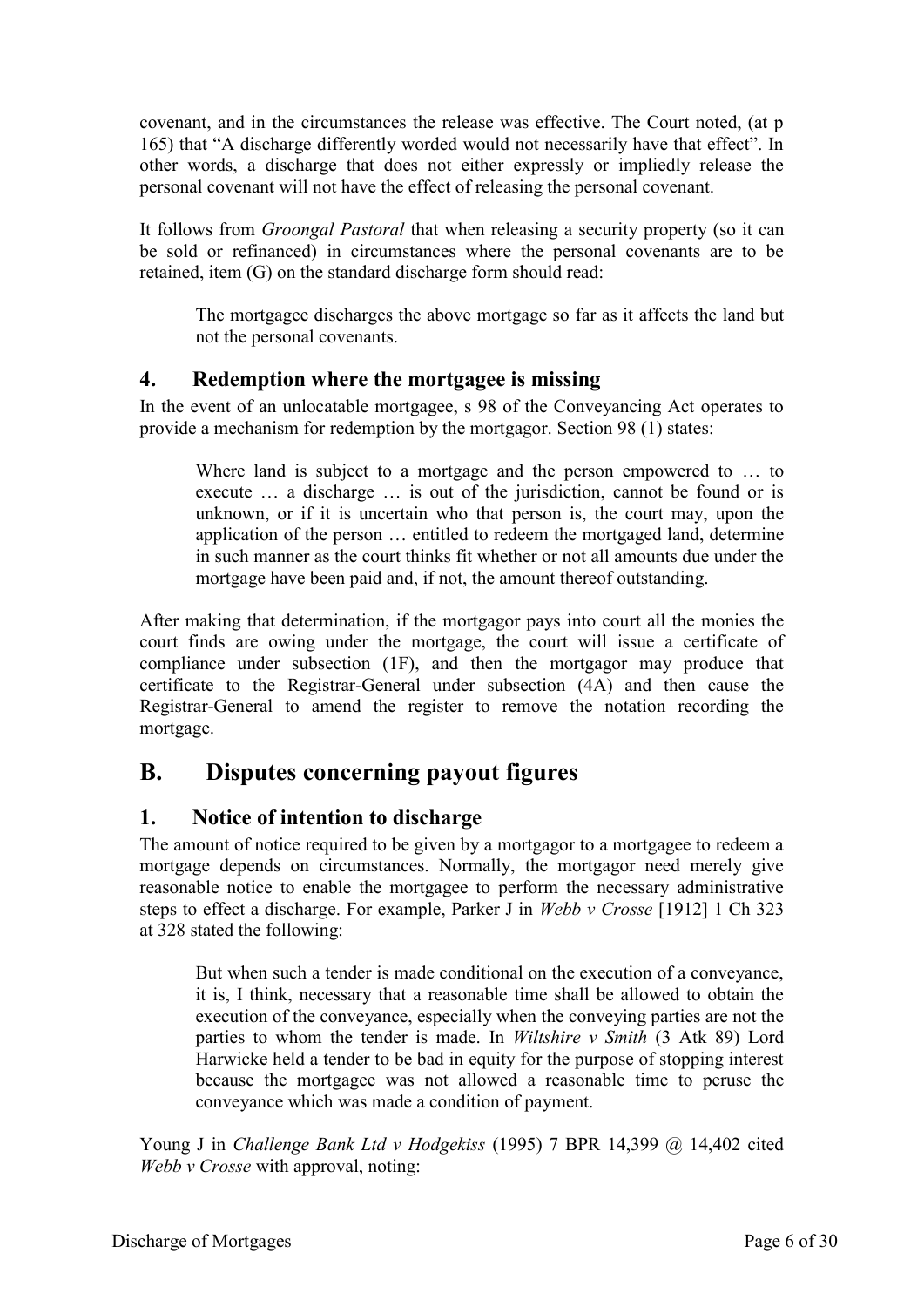If a tender is conditionally upon documents being accepted, the mortgagee is to have a reasonable time to consider the documentation before accepting or rejecting the tender.

## <span id="page-6-0"></span>**2. Entitlement to accounts**

The mortgagor has a right to a payout figure. If there is a dispute as to the payout figure, the mortgagor has the right to obtain an account from the mortgagee as to the amount owing under the mortgage. This right can be enforced through redemption proceedings commenced by the mortgagor, which involve the taking of such accounts if the payout figure is in dispute. The mortgagee normally receives its costs of taking accounts, but can be refused such costs if the court considers, in the light of the account-taking, that the mortgagee has acted unreasonably. See *Project Research Pty*  Ltd v Permanent Trustee of Australia Ltd<sup>1</sup> for the general principles concerning the rights to accounts and the costs thereof.

*Fisher & Lightwood's Law of Mortgage*<sup>2</sup> states that "the mortgagor has the right to know how the redemption figure is arrived at: see *Cityland and Property (Holdings) Ltd v Dabrah* [1968] Ch 166 at 172-3". The relevant section in *Cityland*, however, refers to a situation where a mortgagor is unable to redeem because he has not been informed of the sum required on redemption due to the refusal of the mortgagee to calculate the effect of a particular provision of the mortgage on the amount owing. *Cityland* would thus seem to be authority only for the proposition that the mortgagee needs to tell the mortgagor the amount that needs to be paid to redeem.

That said the failure of mortgagee to provide a breakdown showing how the payout figure is arrived at might well be seen as unreasonable conduct of a mortgagee if the breakdown could be fairly easily provided by the mortgagee, whilst failing to provide the figure might then necessitate expensive redemption proceedings for the mortgagor to verify that the payout figure was correct.

## <span id="page-6-1"></span>**3. Redemption suits**

A redemption suit is brought by a person wishing to redeem a mortgage (usually the mortgagor) to compel the mortgagee to accept the monies properly due under the mortgage and to discharge to mortgage. If there is a dispute as to how much is outstanding under the mortgage, such a suit will also necessarily involve the taking of accounts so that the outstanding balance can be determined by the court.

## <span id="page-6-2"></span>**4. Retention of monies for security for costs**

*Project Research Pty Ltd v Permanent Trustee of Australia Ltd<sup>3</sup>* is a NSW Supreme Court decision by Hodgson J. In that case, a group of companies called "the Vago Group" borrowed a sum of money from Permanent Trustee ('the mortgagee") which took by way of security mortgages over a large number of properties owned by various companies in the group. After default occurred, the mortgagee took possession of 40 security properties, sold those properties, and with the sale proceeds paid out the entirety of the debt, including the mortgagee's legal costs of all the

 1 (1990) 5 BPR 11,225

<sup>2</sup> Second Australian Edition at 32.39

<sup>&</sup>lt;sup>3</sup> (1990) 5 BPR 11,225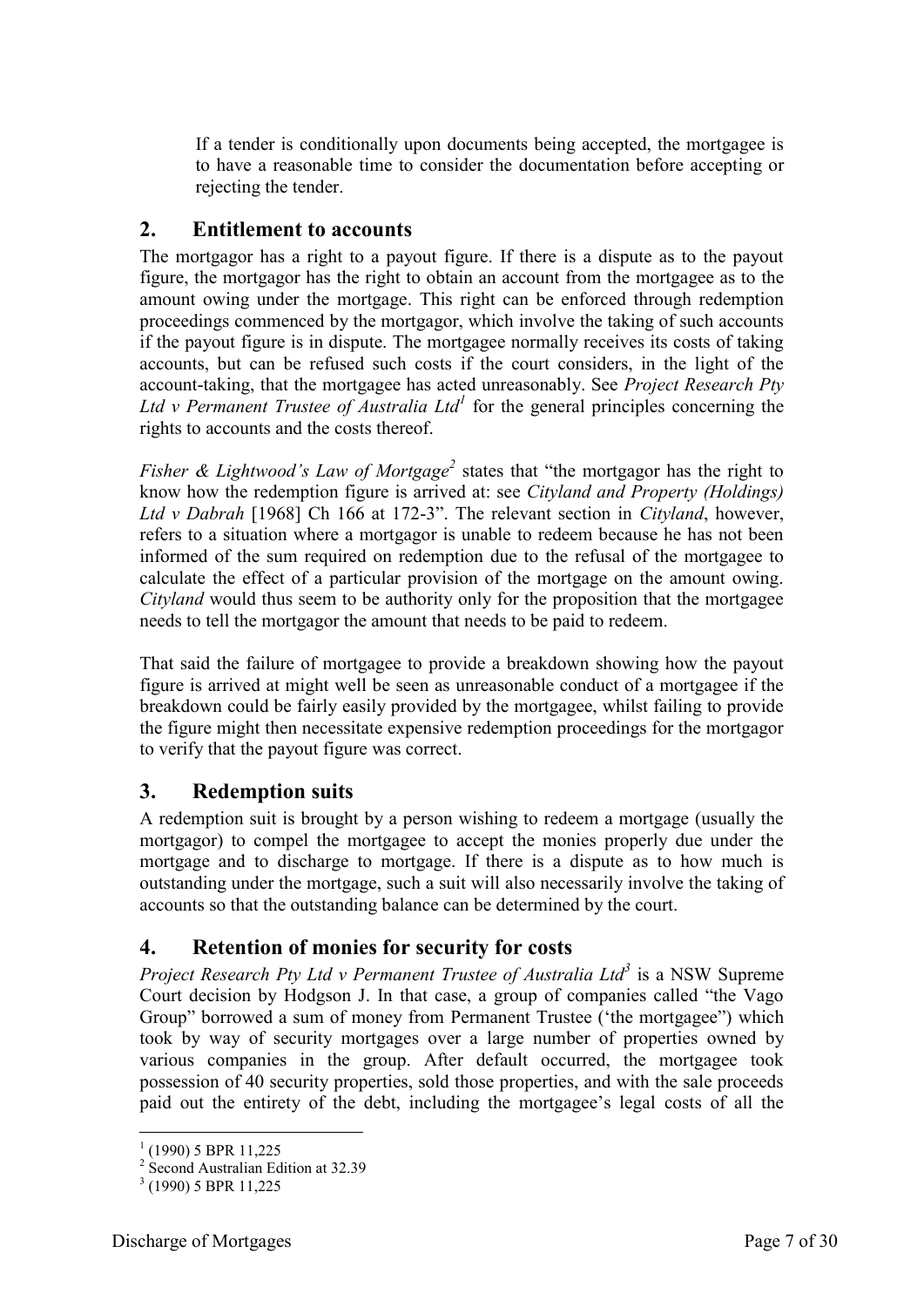possession proceedings. However there were still some security properties unsold, and Project Research ("the mortgagor"), being one of the Vago Group companies, was the owner and mortgagor of one such property ("the land").

The mortgagor requested the mortgagee return its title documents and provide a discharge of mortgage. The mortgagee refused, saying that it needed to retain its mortgage over the land as security for the anticipated costs of taking accounts between the Vago Group and the mortgagee. A requirement for accounts was anticipated by the mortgagee in the circumstance that there were already proceedings by the Vago Group against the mortgagee's solicitors seeking a taxation of the solicitors costs, and the mortgagee believed that if the Vago Group failed in those proceedings the next step would be a suit for accounts. The mortgagee led evidence estimating \$20,000 as the estimated costs of any account proceedings. The mortgagor submitted that no more than \$4,500 in costs could be reasonably be expected as costs in such an accounts suit.

Pending hearing of the dispute the mortgagor needed the land to complete a contract for sale, and the mortgagee then agreed to give a discharge of the mortgage and return the title documents to the mortgagor provided that the proceeds of the sale were instead paid to the mortgagee as a substitute security. The mortgagor accepted this proposal, and the proceeds of sale were paid to the mortgagee.

His Honour found that a mortgagee has "an absolute right" to its costs under a mortgage taken out of the security unless they are forfeited by misconduct, and that this right "should not be lost merely because a mortgagor is prepared to pay under protest the amount claimed by the mortgagee, so that the legal contest between them takes place not in redemption proceedings, but in proceedings to recover an alleged overpayment… [The mortgagee] should be entitled to have those costs out of the security, or else out of some alternative security which is provided for the purpose" (p 11,229).

In the circumstances, his Honour concluded:

if a mortgagee bona fide and on reasonable grounds states a payout figure, which a mortgagor proposes to pay under protest, it is open to the mortgagee to require the payment, in addition to that figure, of a reasonable sum to cover anticipated costs of the proceedings in which the matter will be contested. (p 11,230)

Although his Honour found that the amount of \$20,000 "was a generous estimate" for the mortgagee's costs, his Honour noted that it may be reasonable for a mortgagee to receive "a very generous estimate of its anticipated costs", and that if an amount "of well in excess of \$20,000" had been sought by the mortgagee and supported by some evidence of the basis for that estimate, he might well have awarded that much greater figure instead. His Honour coined a doctrine in this regard which he called (in tribute to the author of a well-known book of popular philosophy who had set out a similar principal in his book *Godel, Escher, Bach*) "Hofstadter's Law (costs version)", being that "It always costs more than you expect, even taking into account Hofstadter's Law (costs version)."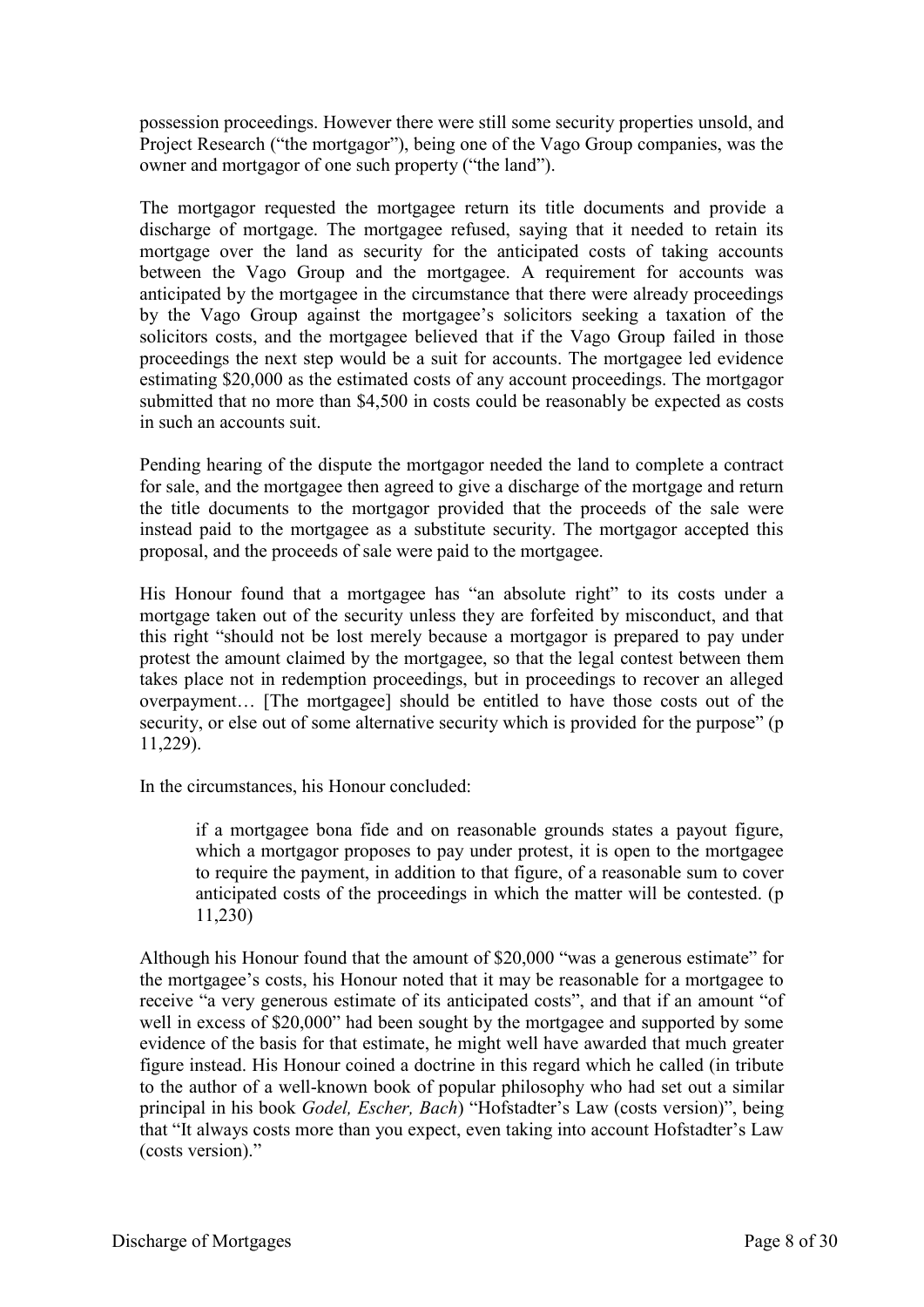The result of the case was thus that the mortgagee was entitled to retain the sum of \$20,000 from the proceeds of sale of the land as security for the anticipated costs of the anticipated account proceedings, but was ordered to pay the remainder of the proceeds of sale to the mortgagor.

## <span id="page-8-0"></span>**5. Mortgagee's liability for failure to provide a payout figure and discharge**

In *Nadrak Pty Ltd v Permanent Custodians* (1994) 6 BPR 13,344, Bryson J had before him a redemption suit brought by a mortgagor. The mortgagor sought a declaration as to the amount of money owing under the mortgage, and an order that the mortgagee discharge the mortgage upon payment of that amount.

The mortgagee took an attitude of maximum unhelpfulness, as it not only refused to provide the mortgagor with any proper accounts as to what was owing, but also refrained from putting on any evidence as to such accounts. The mortgagee, having been roundly condemned by his Honour on an earlier occasion for taking this attitude, belatedly tendered a rough account, but in a form the judge found difficult to comprehend and unverified by any affidavit.

Having conducted the litigation in the above fashion, the mortgagee found itself at a considerable disadvantage at the hearing, as almost all of the evidence as to the balance owing was being tendered by the mortgagor. Amongst this evidence was a facsimile from the mortgagee's mortgage manager noting that four penalty interest payments had been "waived", and thus the mortgagor claimed waiver of these amounts. The mortgagee responded by relying upon a "non-waiver" clause in the mortgage that stated that the mortgagee will not be deemed to have waived its rights except in writing and signed by the mortgagee, and said that the facsimile in question did not meet this description. His Honour found, however, that the non-waiver clause established that waivers were indeed possible, and the facsimile was an admission that such a waiver had in fact been given. In the circumstances that there was no evidence from the mortgagee establishing otherwise or explaining the facsimile, his Honour found that a waiver of these interest payments had indeed occurred. His Honour found further that it was impossible in any event for parties to alter the general law of waiver merely by contractual provision. Additionally, the mortgagee was found to be estopped from claiming the interest as it had informed the mortgagor that the interest was not owing and the mortgagor had relied on that fact by not claiming a tax deduction for that interest, in circumstances where the deduction could no longer be claimed and thus the mortgagor would suffer a detriment if the mortgagee was permitted to go back on its representation.

The mortgagor claimed that the existence of a default rate of interest was a penalty, and hence void. His Honour, however, noted, however, the longstanding rule that allowed for dual interest rates "if expressed in a particular form of words". His Honour was no doubt referring to the permissible formula of having the lower rate expressed as a concession to the standard higher rate in the event of prompt payment, rather than the higher rate being expressed as a penalty in the event of late payment. His Honour cited *David Securities Pty Ltd v Commonwealth Bank of Australia<sup>4</sup>* as demonstrating the continued validity of this principle. As a result his Honour found in

<sup>-</sup>4 (1990) 23 FCR 1 at 28-31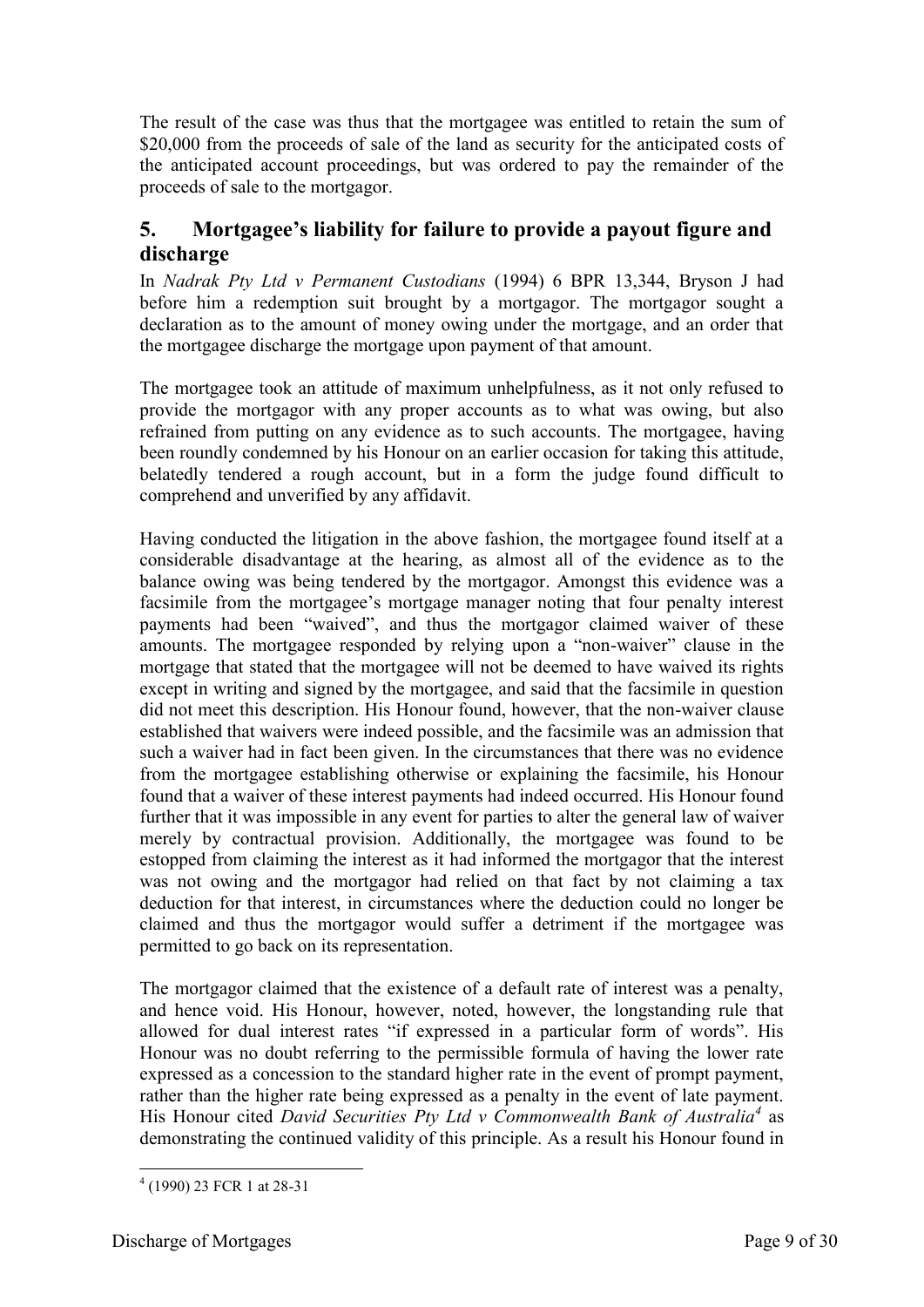favour of some but not all of the mortgagor's contentions as to what was owing under the mortgage, and ordered that the mortgagee allow a credit to the mortgagor in the sum of \$69,316.68.

The mortgagor then sought damages against the mortgagee for its delay in providing a discharge, in the circumstances that the mortgagee had refused to discharge the mortgage unless it receive a sum of money that was now found to have been considerably in excess of what was owing. However His Honour found at p 13,353, that the mortgagee was not in breach of any term of the mortgage in relation to providing a discharge, saying;

There is no express covenant to grant a discharge of the mortgage in any circumstances, and in my view there is no necessity for implication of any term into the mortgage, to the effect that any particular time constraints will be observed in granting a discharge or in taking steps preparatory to granting a discharge, such as by responding to a request for discharge and accurately quoting the figure to be paid.

Thus damages could only be sought if there was tortious liability, and in particular a duty of care in negligence owed by the mortgagee to the mortgagor. On this topic, his Honour noted that the relation between mortgagor and mortgagee was already the subject of "a large body of law" but there was no authority supporting the existence of such a liability on mortgagees. His Honour then stated that there were some aspects of the relationship between mortgagee and mortgagor that were suggestive of a duty of care:

However, the relationship is a much regulated one, contractual but heavily overlain by control exercised by courts of equity, and it would appear to me that there are overwhelming considerations of policy against introducing a duty of care under the common law into this already complex relationship.

His Honour then concluded by finding "there is no basis for the imposition of any damages liability such as is claimed".

# <span id="page-9-0"></span>**C. Tender**

## <span id="page-9-1"></span>**1. Basic principles**

There are often disputes as to a payout figure or even whether the principal itself is owing. A mortgagor may wish to stop interest from running (particularly if the interest rate is very high) while the disagreement is negotiated or resolved by the court. Simpson CJ in Eq said in *Moore v Lean<sup>5</sup>* :

In order to stop interest running a tender must be made of the amount due, and the tender must comply with all the legal formalities which the law attaches to the tender. One of these conditions is that the mortgagor must be continuously ready to pay (*uncore prist*): *Gyles v Hall* (2 P. Wms. 378); *Kinnaird v Trollope* (42 Ch. D. 610); 3 *Seton's Decrees*, 6th ed. 1950.

 5 (1905) 5 SR (NSW) 671 at 674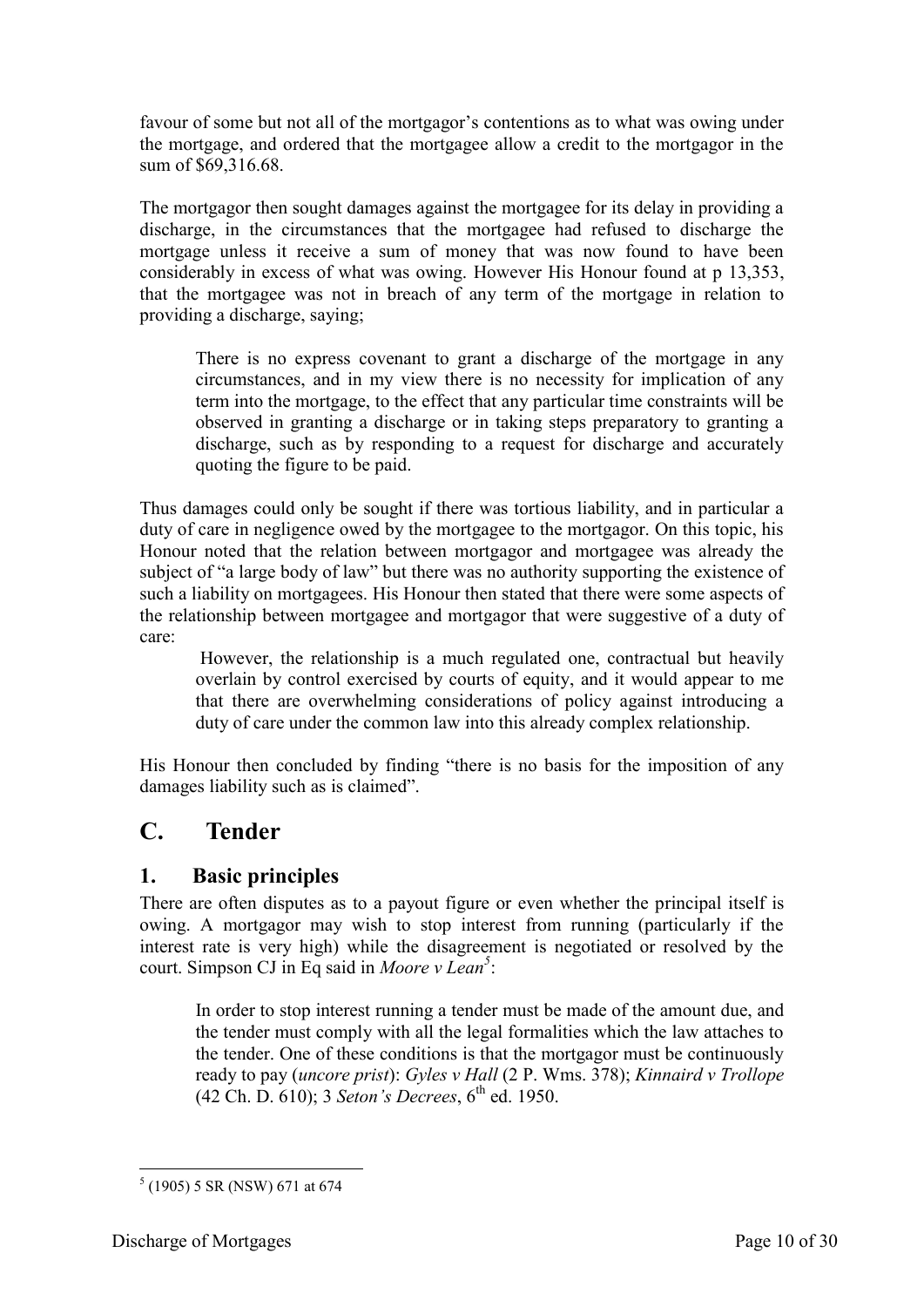Thus a mortgagor can tender the amount due (even if it is not accepted) and that will stop interest while the mortgagor, for example attempts to have the mortgage set aside under the Contracts Review Act.

## <span id="page-10-0"></span>**2. Consequences of refusing to accept an unconditional tender**

As Hogdson J said in *Project Research Pty Ltd v Permanent Trustee of Australia Ltd<sup>6</sup>* :

… there are various rules or guidelines concerning tender. If a mortgagee refuses an unconditional tender of all that is due under the mortgage, he does so at his peril; he may lose his rights to interest thereafter (but see *Edmondson v Copland* [1911] 2 Ch 301), and he may be liable for the costs of redemption proceedings, if the refusal is considered to be misconduct. However, where a proper tender has been made and refused, the mortgagor does not have a right to proceed for detinue of the deeds to the property; his remedy is a redemption suit, or a summary application for the deeds on terms of substituting for the security a sum equal to the amount secured plus a proper margin: see *Bank of New South Wales v O'Connor* (1889) 14 App Cas 273. In relation to the summary application, the Privy Council in that case at 283 said the practice was to require payment into court of "principal and interest and the probable costs of the suit".

In *Edmondson v Copland<sup>7</sup>* , the mortgagor tendered to the mortgagee the amount actually due under the mortgage, but the mortgagee refused to accept it without there being additionally paid 6 months further interest, being an amount that was found to be improperly demanded. The mortgagor then commenced redemption proceedings. By reason of the mortgagee's wrongful refusal of the tender, the mortgagee was ordered to pay the costs of the redemption proceedings. The mortgagor also sought to be excused interest for the period between the date of tender and the date of actual payment. Joyce J refused, however, to relieve the mortgagor from paying interest under the mortgage because the mortgagor did not either pay the originally tendered money into court after the mortgagee's refusal or set it aside by paying it into a bank account ready to discharge the mortgage at any time. Instead the mortgagor used the money in the mortgagor's business. His Honour decided that as the mortgagor had the full use of the tendered funds, it was appropriate for the mortgagor to continue to pay interest to the mortgagee upon those funds.

## <span id="page-10-1"></span>**3. Money must be kept idle**

Simpson CJ in Eq held in *Moore v Lean*<sup>8</sup> that in order for a mortgagor to stop interest running by tender, "the mortgagor must be continuously ready to pay". His Honour continues:

If the mortgagor does not keep the money lying idle, presumably he makes interest on it, and if he keeps that interest, it is only fair that the mortgagee should have his interest. This reasoning does not apply to costs.

 6 (1990) 5 BPR 11,225 7 [1911] 2 Ch 301

<sup>8</sup> (1905) 5 SR (NSW) 671 at 674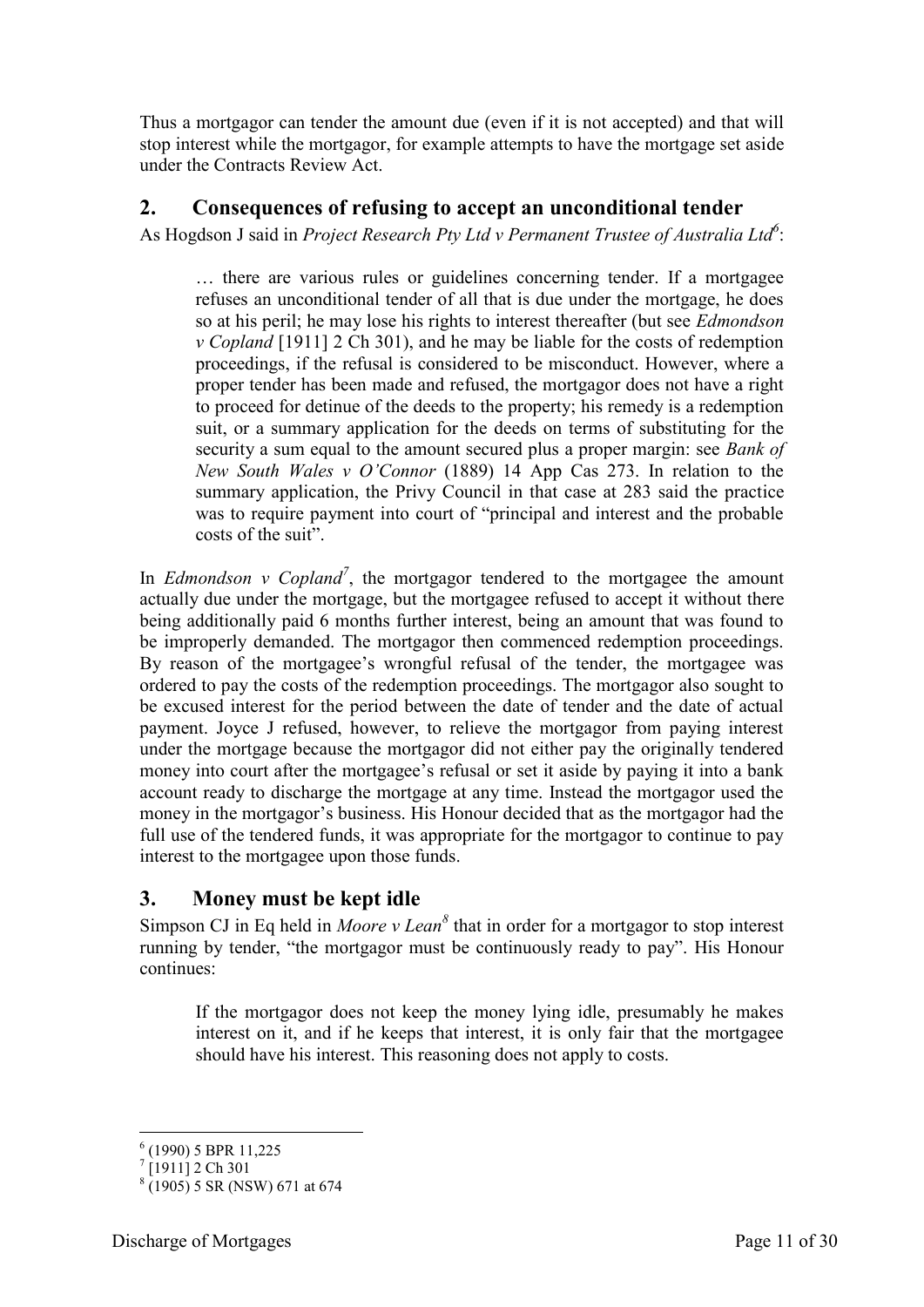His Honour then concluded that to stop a mortgagee's interest running, a mortgagor must keep the tendered money idle, but the mortgagee will be prevented from claiming costs by its refusal to accept a tender even if the tendered money is not thereafter kept idle. See also *Edmondson v Copland* [1911] 2 Ch 301 (above).

## <span id="page-11-0"></span>**4. Delay in discharge after unconditional tender accepted**

As previously noted, in *Nadrak Pty Ltd v Permanent Custodians Ltd<sup>9</sup>* Bryson J determined that there was no duty of care owed by a mortgagee to a mortgagor to provide a prompt discharge, and thus unless the mortgage (or some other contract between mortgagor and mortgagee) provides a contractual obligation to provide a prompt discharge then the mortgagee has no liability to the mortgagor in damages.

Of course, delaying in providing a discharge is inadvisable for a mortgagee regardless of its liability for damages because it is likely that the mortgagor will commence redemption proceedings to compel the grant of a discharge, and the mortgagee would almost inevitably have to bear the entire cost of those proceedings, possibly on an indemnity basis.

## <span id="page-11-1"></span>**5. Tender under protest**

In *Greenwood v Sutcliffe<sup>10</sup>*, it was held by the English Court of Appeal that a tender under protest, which reserved the mortgagor's right to challenge the mortgagee's costs and to have an account taken, was a good tender, and was not merely a conditional tender which could be ignored by the mortgagee.

This decision is not inconsistent with that of *Project Research Pty Ltd v Permanent Trustee of Australia Ltd<sup>11</sup>*. In *Project Research*, the mortgagee was also obliged to accept a tender under protest by the mortgagee, reserving rights to take an account. In *Project Research*, however, the mortgagee had the good sense to also demand a generous allowance as security for its expected costs of the taking of accounts, which demand was found in that case to be a proper one.

## <span id="page-11-2"></span>**6. Conditional tender**

Unlike a tender under protest (which is effective in stopping interest from running) a conditional tender is not effective. A conditional tender is a tender of monies made on condition that the mortgagee or some other person does something in return for the tender. A typical example is a tender on the condition is that the mortgagee accept the amount tendered as full satisfaction of the mortgage debt. In *Brennan v Pitt, Son & Badgery Ltd (No. 2)<sup>* $12$ *</sup>*, Simpson CJ in Eq stated the following:

As I understand the law, there is a clear distinction between a conditional tender and a tender under protest. Neither party has a right to require the other party to make any admission, but he may guard himself from his own act being taken as an admission by a protest. The tender in this case was in my opinion conditional. Burcher in the first instance tendered the money "in satisfaction of Brennan's mortgage." This Wright refused to accept. In cross-

-

 $^{9}$  (1994) 6 BPR 13,344

 $\Gamma$ [1891] 1 Ch 1

 $^{11}$  (1990) 5 BPR 11,225

<sup>12</sup> (1901) 1 SR (NSW) Eq 92 at 99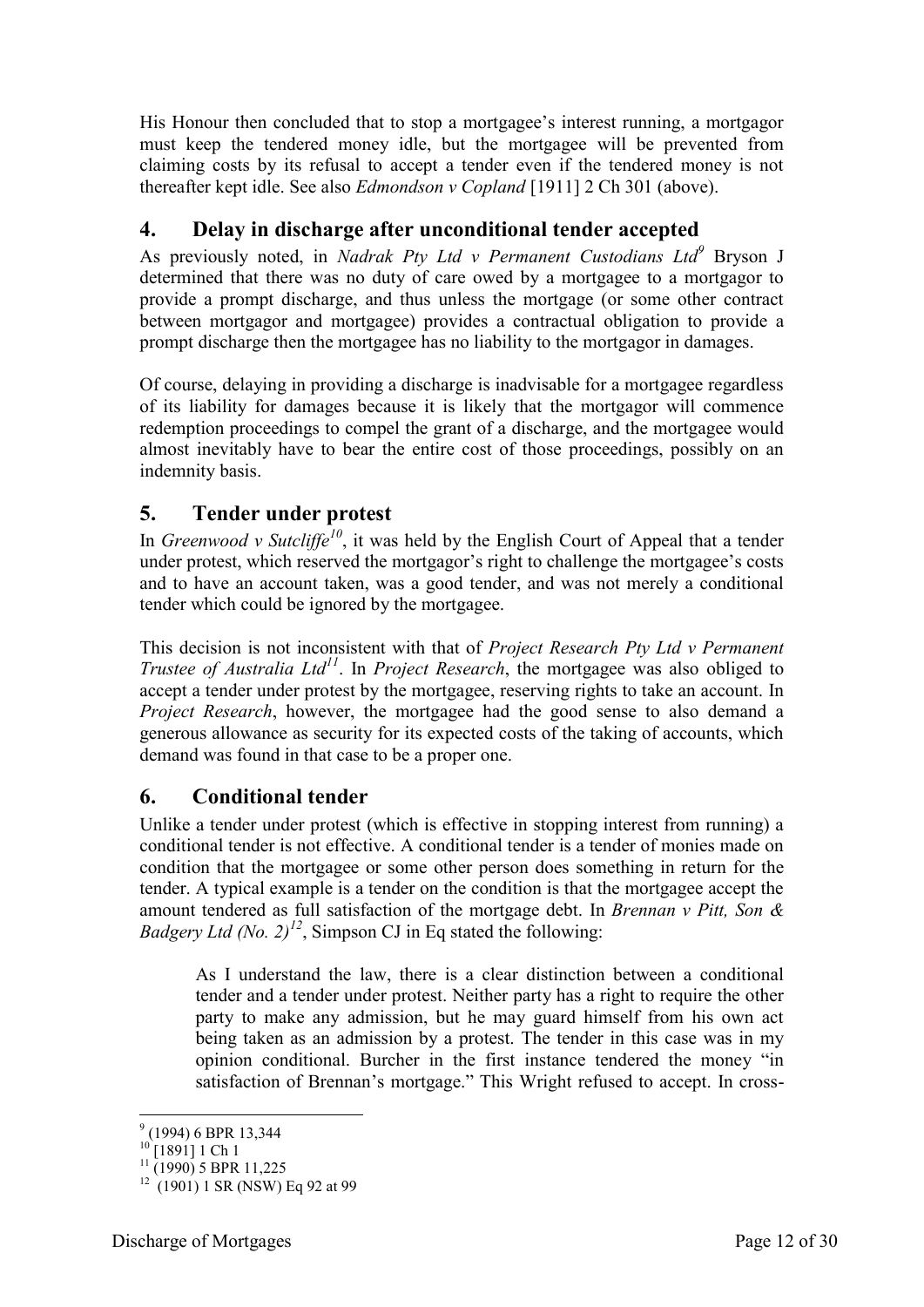examination the witness Smidmore said, "Burcher then said he would not pay the amount without a receipt in discharge of the amount due under the mortgage." This is equivalent to saying. I only tender the money on condition of your accepting it as the full amount due. The tender was therefore bad.

The above passage has since been cited and followed by Owen J of the Supreme Court of Western Australia in *Kirk Contractors Pty Ltd v Lasnom Pty Ltd<sup>13</sup> .* 

## <span id="page-12-0"></span>**7. Can tender be made by arranging a refinance?**

Generally speaking an actual tender must be made, but Young J notes in *GWH Pty Ltd v Commonwealth Bank of Australia<sup>14</sup>* that:

The conduct of the mortgagee may in appropriate cases amount to a dispensation with the tender. A mere claim of more than is due will not have this effect, as a general rule, unless the creditor conducts itself in such a way to show that a tender of the amount properly due would not be accepted…

In *Challenge Bank Ltd v Hodgekiss* (1995) 7 BPR 14,399 @ 14,402, Young J noted further:

To show dispensation from the requirement to tender it must be established by the mortgagor that on the balance of probabilities, had the tender been made, it would have been refused.

As mentioned previously, in order for interest to stop running under a mortgage, even when there has been a proper tender or such tender has been dispensed with, the mortgagor must also set the discharge money aside so that the money is lying idle and is continually ready to be paid to the mortgagee.

# <span id="page-12-1"></span>**D. Date for redemption**

## <span id="page-12-2"></span>**1. No date specified for redemption**

A mortgage cannot be drafted such as to prevent a mortgagor from redeeming - any attempt to do so will be regarded as a clog on the equity of redemption and be set aside as such.

Fixing no date for the expiry of a mortgage does not make redemption harder for the mortgagor but easier. If a time for redemption is specified in the mortgage then there is no general law right for a mortgagor to redeem prior to that date: *Hyde Management Services Pty Ltd v FAI Insurances Ltd<sup>15</sup>* (but see s 93 of the Conveyancing Act for a statutory right of early redemption). If, however, no time is specified but the debt is repayable on demand by the mortgagee, the mortgagor may redeem at any time: *GA Investments Pty Ltd v Standard Insurance Co Ltd<sup>16</sup>* .

-

<sup>&</sup>lt;sup>13</sup> (1995) BC9503644

 $^{14}$  (1994) 6 BPR 14,073 at 14,088

 $^{15}$  (1979) 144 CLR 541

 $16$  [964] WAR 264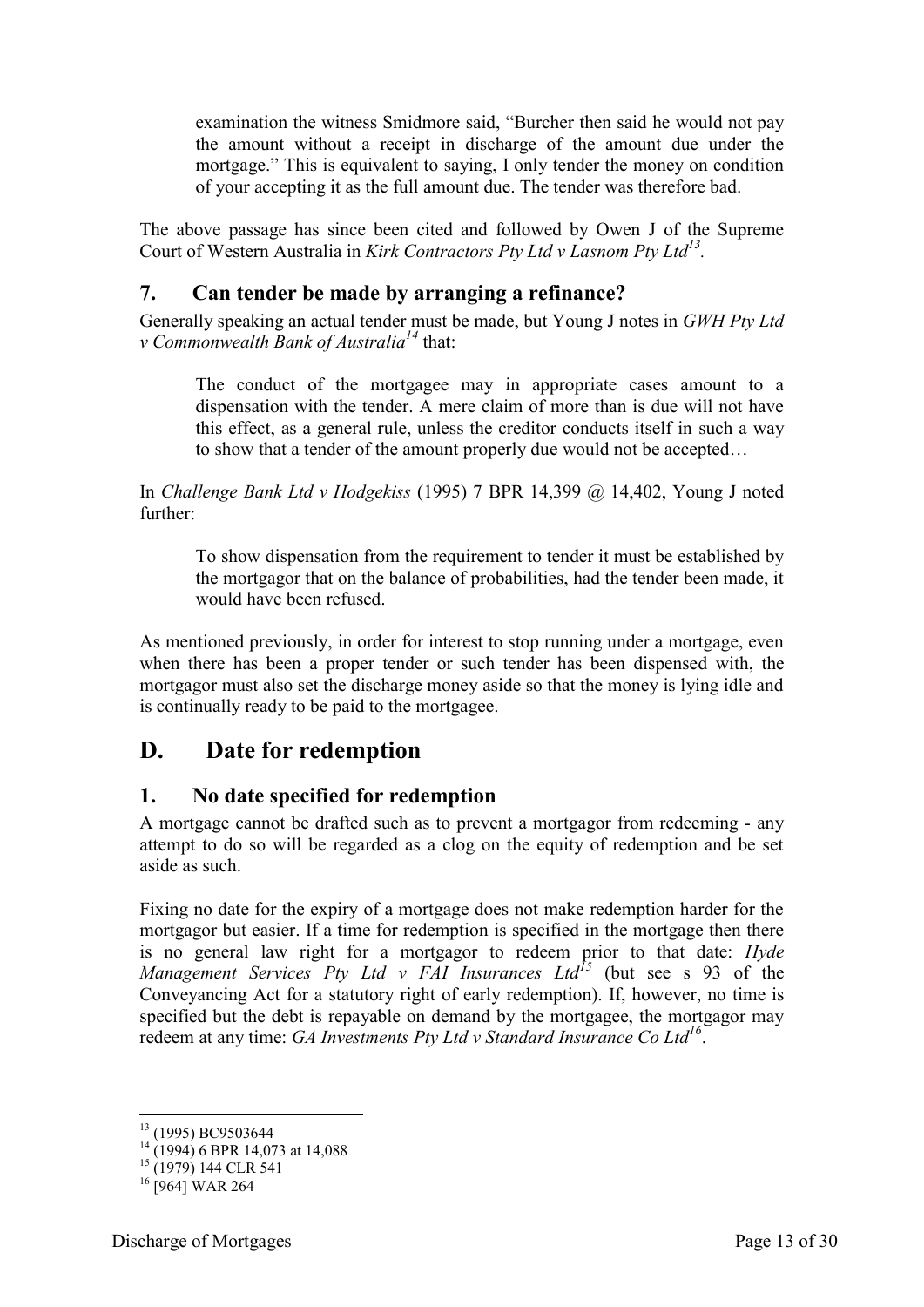## <span id="page-13-0"></span>**2. Statutory entitlement to early redemption**

Section 93 of the Conveyancing Act provides as follows:

(1) A mortgagor is entitled to redeem the mortgaged property although the time appointed for redemption has not arrived; but in such case the mortgagor shall pay to the mortgagee, in addition to any other moneys then owing under the mortgage, interest on the principal sum secured thereby for the unexpired portion of the term of the mortgage: Provided that redemption under this subsection shall not prejudice the right of the mortgagee to any collateral benefit, or to enforce any burden or restriction to the extent to which the mortgagee would be entitled under the mortgage or otherwise if the mortgage were paid off at the due date.

The section provides a statutory right to a mortgagor to redeem the mortgage prior to the expiry of the term of the mortgage, provided the mortgagor pays to the mortgagee upon early redemption all of the interest the mortgagor would have had to pay in the course of the remainder of the term, plus principal, costs and any other monies then owing under the mortgage. This means that the mortgagee can never suffer any loss by the exercise of the mortgagor's rights under s 93 as the mortgagee is receiving all the money the mortgagee would have received had the mortgage continued.

Sub-section (3) precludes contracting out of this right of early redemption, the reverse situation was considered in *Steindlberger v Mistroni<sup>17</sup>*, Needham AJ found that s93(3) of the Conveyancing Act did not preclude a mortgagee and mortgagor agreeing on terms more generous to the mortgagor with respect to early redemption than the terms set out in s 93(3). In that case the mortgage provided that the mortgagor could redeem at any time on one month's notice paying interest only up to the date of discharge, and Needham AJ determined that the mortgagor was entitled to rely upon that term and was thus not obliged to pay interest for the unexpired term.

## <span id="page-13-1"></span>**3. Statutory entitlement to late redemption**

Under the general law there was a rule that if the mortgagor did not redeem on time, and the mortgagee did not call up the mortgagee for six months then the mortgagee could not redeem without giving six months notice (see Smith v Smith<sup>18</sup>).

Section 92 of the Conveyancing Act (which applies to Real Property Act mortgages) is the statutory successor to the old "six month rule". The new rule differs from the old in that it involves a 3 month period (not 6 months).

Section 92 applies to the situation in which:

- i) the term of the mortgage (along with any renewals of the mortgage) has expired;
- ii) the mortgagor is in default with respect to the repayment of the principal sum;

<sup>-</sup><sup>17</sup> (1992) 29 NSWLR 351

 $18$  [1891] 3 Ch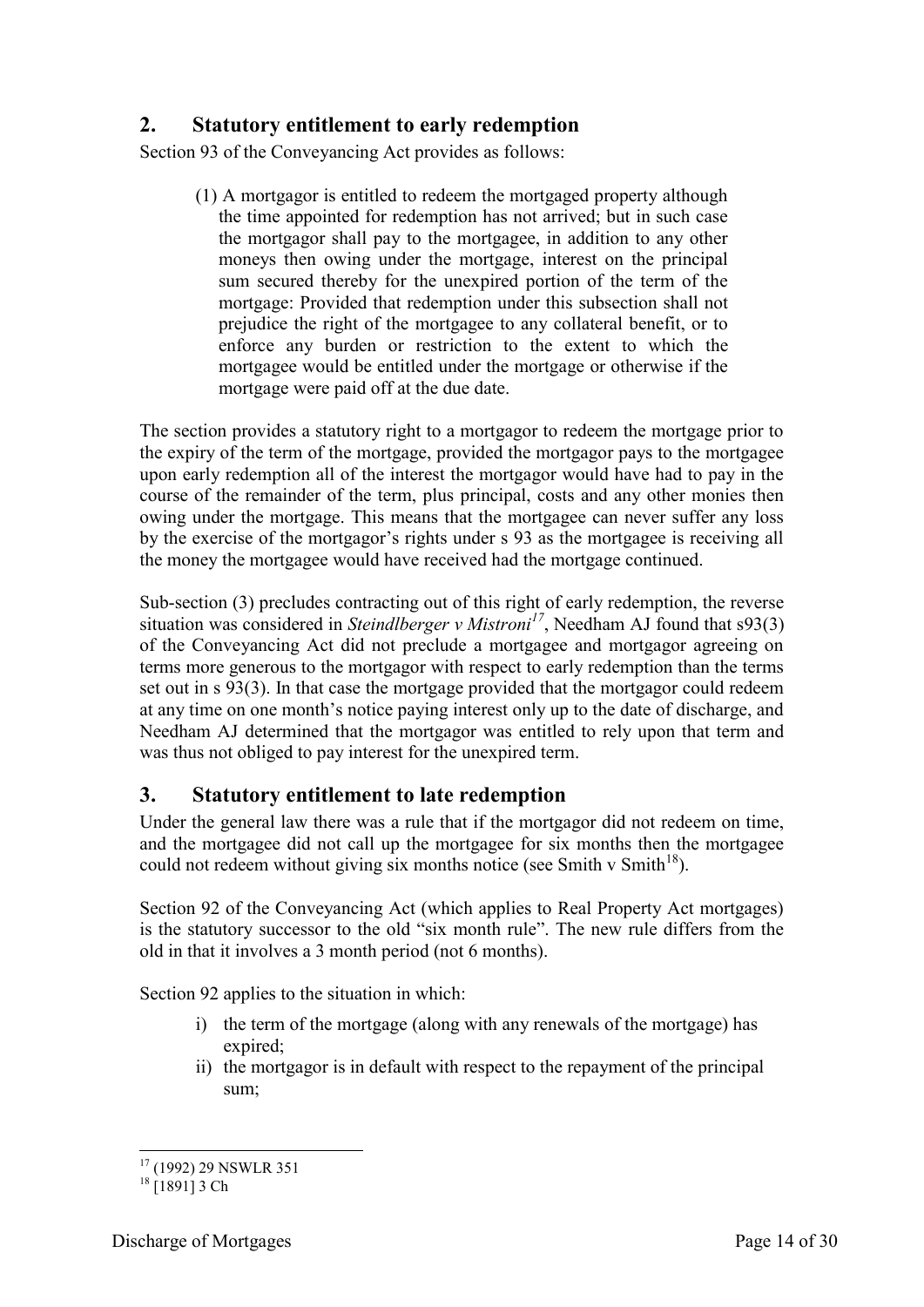- iii) apart from the default with respect to the repayment of principal, the mortgagor is not in default under the mortgage; and;
- iv) the mortgagee has accepted interest from the mortgagor for at least three months from the date the mortgage expired.

If all the above conditions apply, the mortgagee is not entitled to "take proceedings to compel payment" of the principal sum, "or for foreclosure, or to enter into possession, or to exercise any power of sale, without giving to the mortgagor three months' notice of his or her intention so to do".

## <span id="page-14-0"></span>**4. Subsequent agreement for early redemption**

*Myross v Kahlefeldt<sup>19</sup>* was a New South Wales Supreme Court decision of Barrett J concerning a mortgage subject to the Farm Debt Mediation Act and the amount of interest due on the redemption of that mortgage. The mortgagor and the mortgagee entered into an agreement following a mediation under the Farm Debt Mediation Act. This agreement provided for the mortgagor selling the security by a certain date. This date was earlier than that specified as the redemption date in the mortgage. The mortgagor, pursuant to the agreement, then sold the security by that earlier date. There was then a dispute as to whether interest was payable to the mortgagee for the entire term of the loan or only up to the date of settlement of the sale (which settlement also involved a payment out of the mortgage). Barrett J stated<sup>20</sup> that, in both law and equity:

Where a loan is made at interest for a fixed term, the borrower has no right to repay principal before the end of the term unless the contract gives that right.

However he then followed *Steindlberger v Mistroni*<sup>21</sup>, noting<sup>22</sup> that:

An alternative right of early redemption created by contract may co-exist with the statutory right… Where the contractual right is, for the mortgagor, more attractive that the statutory right, the latter, clearly enough, will remain in abeyance in a practical sense.

Barrett J identified the central issue as being whether the mortgagee had lost the ability to confine the mortgagor to the statutory right of redemption conferred by s 93(1) of the Conveyancing Act. In this regard *Branwood Park Pastoral Co Pty Ltd v Willing & Sons Pty Ltd<sup>23</sup>* was cited, in which Helsham J identified three circumstances in which such ability will be lost, being:

- 1. where there is some "express provision in the contract of mortgage";
- 2. where "the mortgagee himself demands payment"; and
- 3. where the mortgagee "takes steps to realise his security, by entering into possession or otherwise".

<sup>-</sup><sup>19</sup> (2003) 11 BPR 21,015

<sup>&</sup>lt;sup>20</sup> at 21,016

 $^{21}$  (1992) 29 NSWLR 351

 $^{22}$  at 21,017

<sup>&</sup>lt;sup>23</sup> [1976] 2 NSWLR 149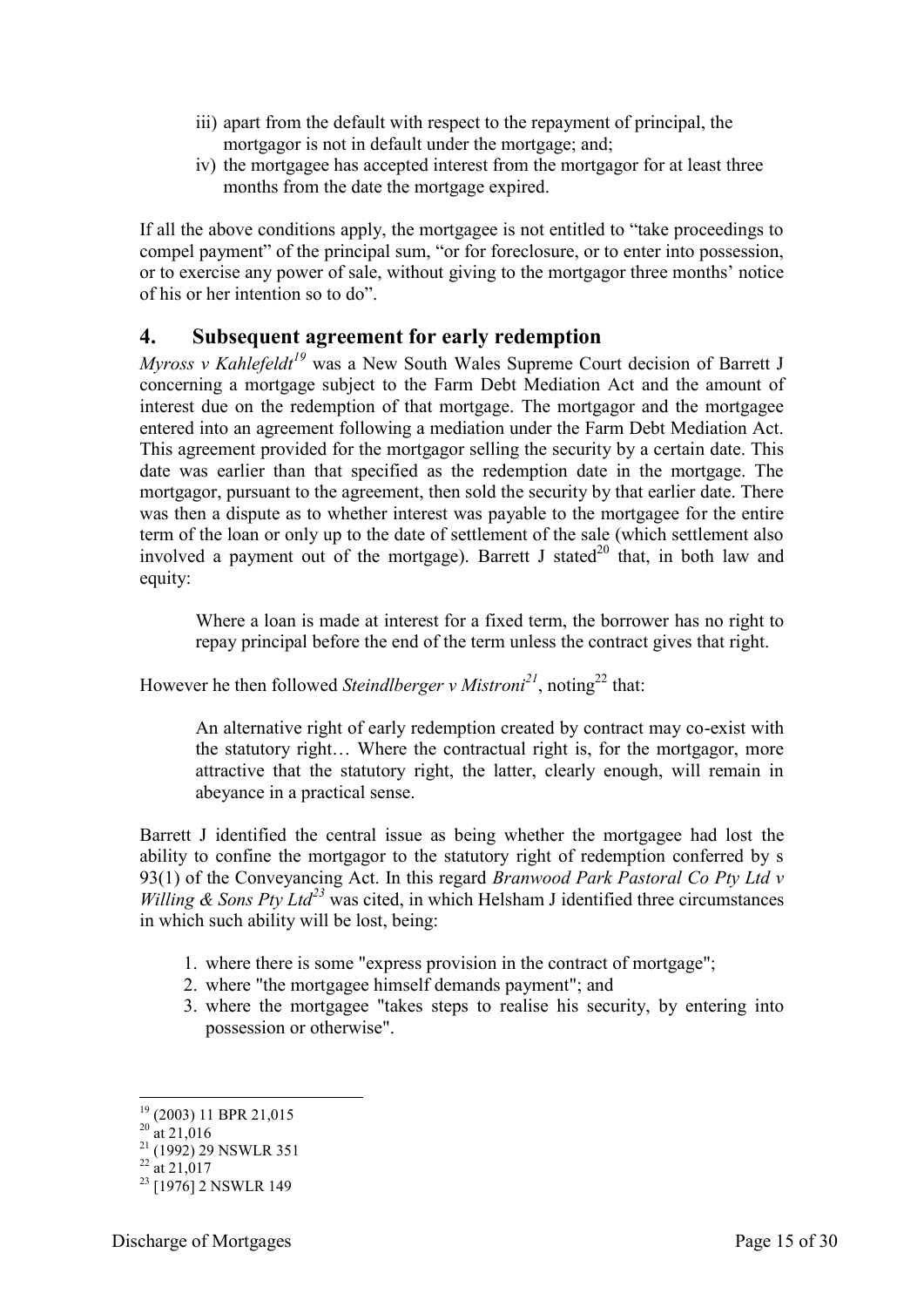Barrett J found, however, that such a right could also be lost by way of an implied term in an agreement, and that in the case before him it was an implied term of the agreement arrived at during mediation that if the security was sold by the mortgagor in accordance with that agreement, the mortgagor would be making early repayment and that the defendant would accept the payment and discharge the mortgage for the principal and interest due as at that date.

## <span id="page-15-0"></span>**5. Acceleration clauses**

Mortgages commonly provide for the acceleration of principal in the event of default. The mortgagor cannot, however, simply default under the mortgage, state that the principal is now due and owing, and then repay the principal without interest for the unexpired term. This is because such clauses merely provide the right for a mortgagee to demand the repayment of the entirety of the principal at the mortgagee's election upon default (and even this right is constrained by the need in relation to monetary defaults to serve a s 57(2)(b) notice which must then expire before acceleration may take place). If the mortgagee elects to pursue this right and accelerate the principal, then the mortgagee must discharge the mortgage if the principal is proffered with outstanding interest and costs, without a right to receive interest for the unexpired term of the mortgage. If, however, the mortgagee does not elect to accelerate the principal, the mortgagee can continue to require interest for the unexpired term notwithstanding that the mortgagee has the right to demand the principal. In other words, the right to accelerate is the mortgagee's to exercise, not the mortgagors: see *Branwood Park Pastoral Co Pty Ltd v Willing & Sons Pty Ltd* [1976] 2 NSWLR 149.

## <span id="page-15-1"></span>**6. Prepaid interest**

As previously discussed, the right to early redemption provided by s93 of the Conveyancing Act is at the expense of the mortgagor paying the interest that would otherwise be paid for the remainder of the loan period. Unless the mortgage provides otherwise, early redemption by the mortgagor does not deprive a mortgagee of any entitlement to interest.

If, however, a mortgagee chooses to accelerate the principal due under a mortgage, then the mortgagee can only claim interest to the date of payment of that principal, and cannot claim further interest to the original repayment date under the mortgage: see *Branwood Park Pty Ltd v Willings & Sons Pty Ltd<sup>24</sup> .* If interest was paid in advance, whether any part of this money would have to be repaid would depend on the drafting of the mortgage. If the mortgage provided, in effect, the monies paid were a pre-payment of monthly interest payments, then there would have to be a credit to the mortgagor for such interest as related to those months after the mortgage was repaid. If the mortgage provided that a lump sum of interest was to be paid in consideration for the loan, then as no part of the interest was referable to any particular part of the loan period there could be no repayment or credit claimed.

<sup>-</sup> $2^{24}$  [1976] 2 NSWLR 149; (1977) 1 BPR 9534 (CA)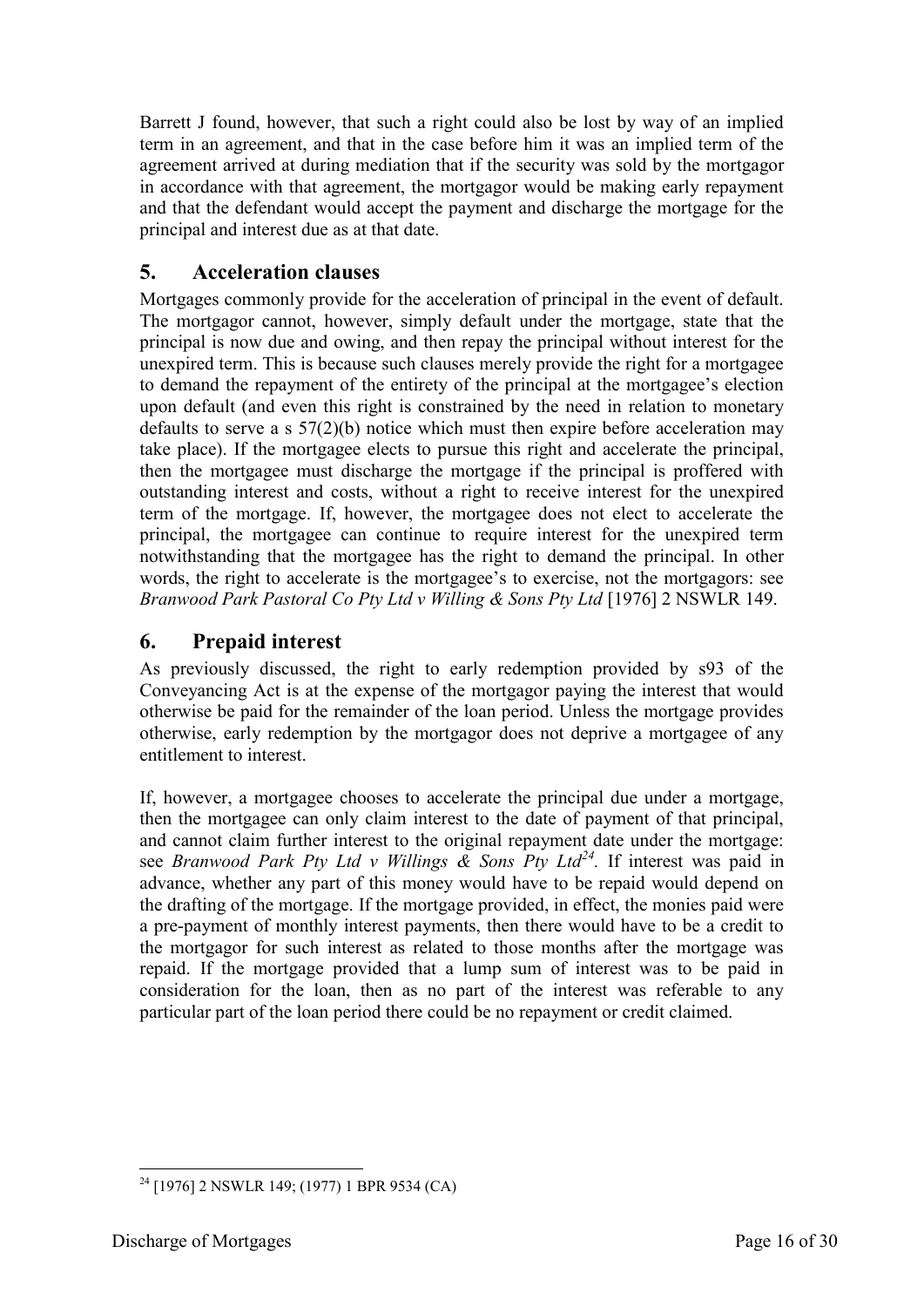# <span id="page-16-0"></span>**E. Clogs & collateral advantages**

## <span id="page-16-1"></span>**1. The rule regarding clogs**

A requirement that a mortgagor can only redeem a mortgage by paying a premium over and above the amount of principal owing is a collateral advantage, and is only enforceable if it is not<sup>25</sup>:

- (1) unfair and unconscionable, or
- (2) in the nature of a penalty clogging the equity of redemption, or
- (3) inconsistent with the contractual and equitable right to redeem.

A premium in the rate of interest due, or a reasonable sum payable in lieu of interest being charged, does not offend the above rule. However if a further premium is specified as being payable on redemption over and above the mortgage debt plus interest accrued, then the covenant will not be enforceable: *Cityland and Property (Holdings) Ltd v Dabrah<sup>26</sup>* .

#### <span id="page-16-2"></span>**2. Collateral advantage rule**

The maxim "once a mortgage, always a mortgage" refers to the rule, as stated in *Fairclough v Swan Brewery Company Ltd<sup>27</sup>*, that

> Equity will not permit any device or contrivance being part of the mortgage transaction or contemporaneous with it to prevent or impede redemption

In *Samuel v Jarrah Timber and Wood Paving Corporation Ltd*, the above rule was applied so as to void an option granted to the mortgagee as part of a mortgage transaction to purchase the security, as if the mortgagee exercised that option the mortgagor would lose its right to redeem the mortgage. In that case the House of Lords bemoaned the fact that the rule was thereby voiding part of a "perfectly fair bargain", but considered that the rule was too well established to be ignored.

Young J in *Westfield Holdings Ltd v Australian Capital Television Pty Ltd<sup>28</sup>* had no such compunction and was prepared to do more than merely complain about the illogicality of the rule, determining:

> In my view, in 1992, the rule only applies where the mortgagee obtains a collateral advantage which in all the circumstances is either unfair or unconscionable.

This passage has since been cited with approval by Santow J in *Re Modular Design Group Pty Ltd<sup>29</sup>* and by the South Australian Full Court decision of *Epic Feast Ltd v Mawson KLM Holdings Pty Ltd* (1998) 71 SASR 161. Young J's dictum represents a watering down of the law of collateral advantages in that unfairness and

-

<sup>25</sup> as provided in *Krelinger v New Patagonia Meat and Cold Storage Company Ltd* [1914] AC 25 at 61

 $^{26}$  [1968] Ch 166

 $^{27}$  [1912] AC 256 at 570

 $28$  (1992) 32 NSWLR 194,

 $^{29}$  (1994) 35 NSWLR 96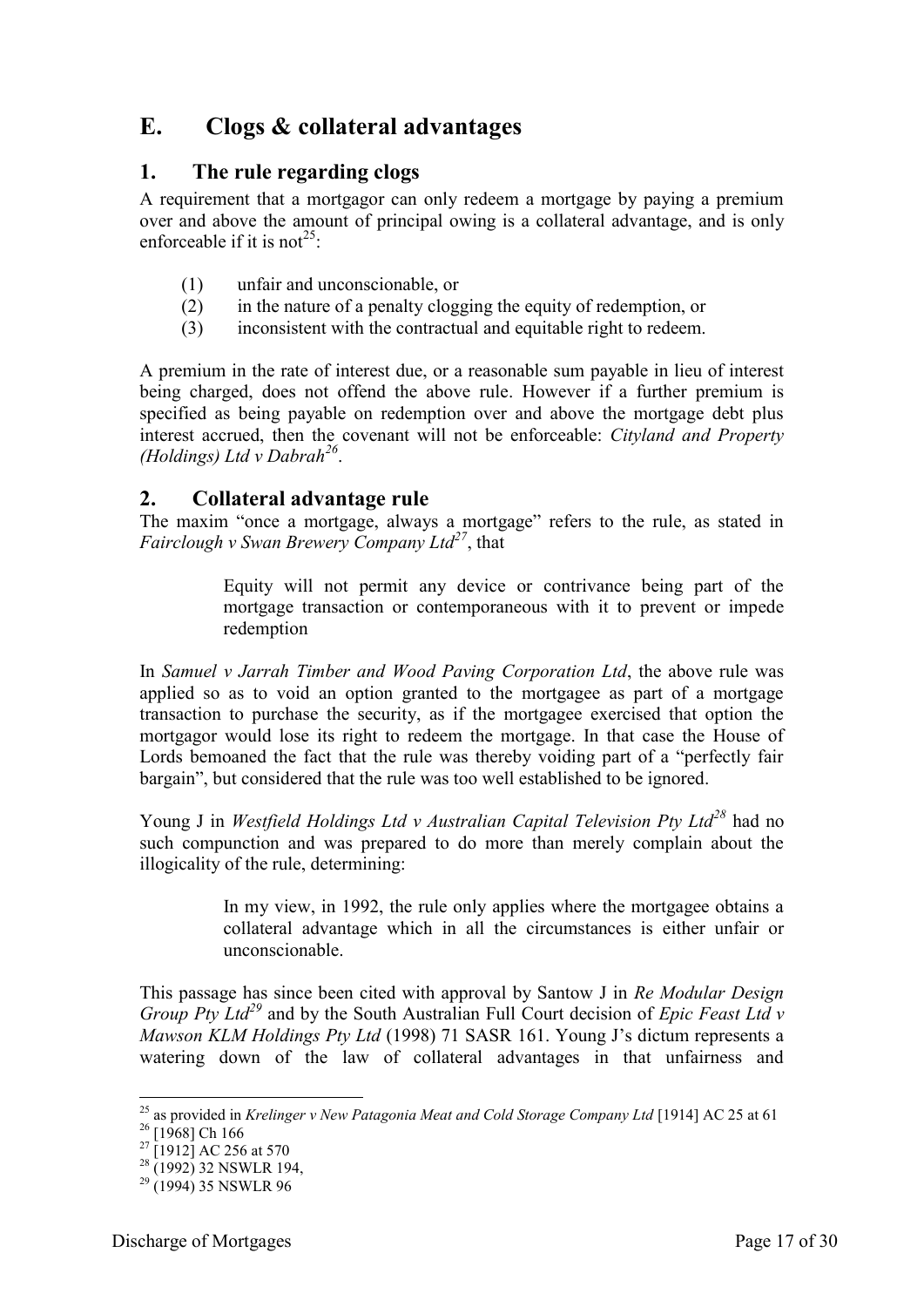unconscionability now appear to be the only touchstones, rather than only one of three alternative modes of invalidity of a collateral advantage (as *Krelinger* states).

## <span id="page-17-0"></span>**3. Contingent liabilities**

A mortgage cannot be redeemed if it secures contingent liabilities which are undischarged, because the entitlement to redemption does not arise until the mortgagor tenders a discharge of all liabilities secured by the mortgage.

The most typical example of this situation is when a mortgage secures a guarantee of a loan, in which case (unless the terms of the mortgage state otherwise) the mortgagor is not entitled to a discharge so long as there is a possibility that a liability may come into existence under the guarantee (such as by the borrower defaulting under the loan).

## <span id="page-17-1"></span>**4. Bonus upon sale**

A stipulation that the mortgagee shall receive a bonus or commission if the property is sold will almost inevitably fall foul of the collateral advantage rule (which rule is best set out in *Krelinger v New Patagonia Meat and Cold Storage Company Ltd<sup>30</sup>*) as the demand of additional monies unfairly hampers the mortgagor's ability to redeem the mortgage: see *Broad v Selfe<sup>31</sup>*; *Browne v Ryan<sup>32</sup>* .

## <span id="page-17-2"></span>**5. Charging high interest rates instead fees**

Because of the prohibitions against collateral advantages, it is good drafting practice not to make reference to any premiums or bonuses payable on discharge in a mortgage. A better way to achieve the desired effect is to merely charge a rate of interest sufficient to remunerate the mortgagee to a similar extent as if such premiums or bonuses were charged (and have that component of the interest payable upon discharge.

As established by Young CJ in Eq's decision in *Takemura v National Australia Bank<sup>33</sup>* (which was followed by Wood CJ in CL in *Guardian Mortgages v Miller<sup>34</sup>* and by Hulme J in *Brendan King Pty Ltd v Toseska<sup>35</sup>*), no interest rate, however high, is unconscionable per se, although, of course, a high interest rate may give rise to unconscionability when coupled with other facts.

# <span id="page-17-3"></span>**F. Parties entitled to redeem**

## <span id="page-17-4"></span>**1. Redemption by a part owner**

A co-owner of Old System land has the ability to redeem the mortgage over the entirety of the land, but does so subject to the equities of the other part owners: *Hall v Heward*<sup>36</sup>. This means that the co-owner can redeem the mortgage and obtain a conveyance of the legal estate in the security, but does not thereby become owner in

<sup>&</sup>lt;u>.</u>  $30$  [1914] AC 25

 $31\frac{12347 \times 1000}{(1863) 11}$  WR 1036

 $32$  [1901] 2 IR 653

<sup>&</sup>lt;sup>33</sup> [2003] NSWSC 339

<sup>&</sup>lt;sup>34</sup> [2004] NSWSC 1236

<sup>&</sup>lt;sup>35</sup> [2006] NSWSC 487

 $36$  (1886) 32 Ch D 456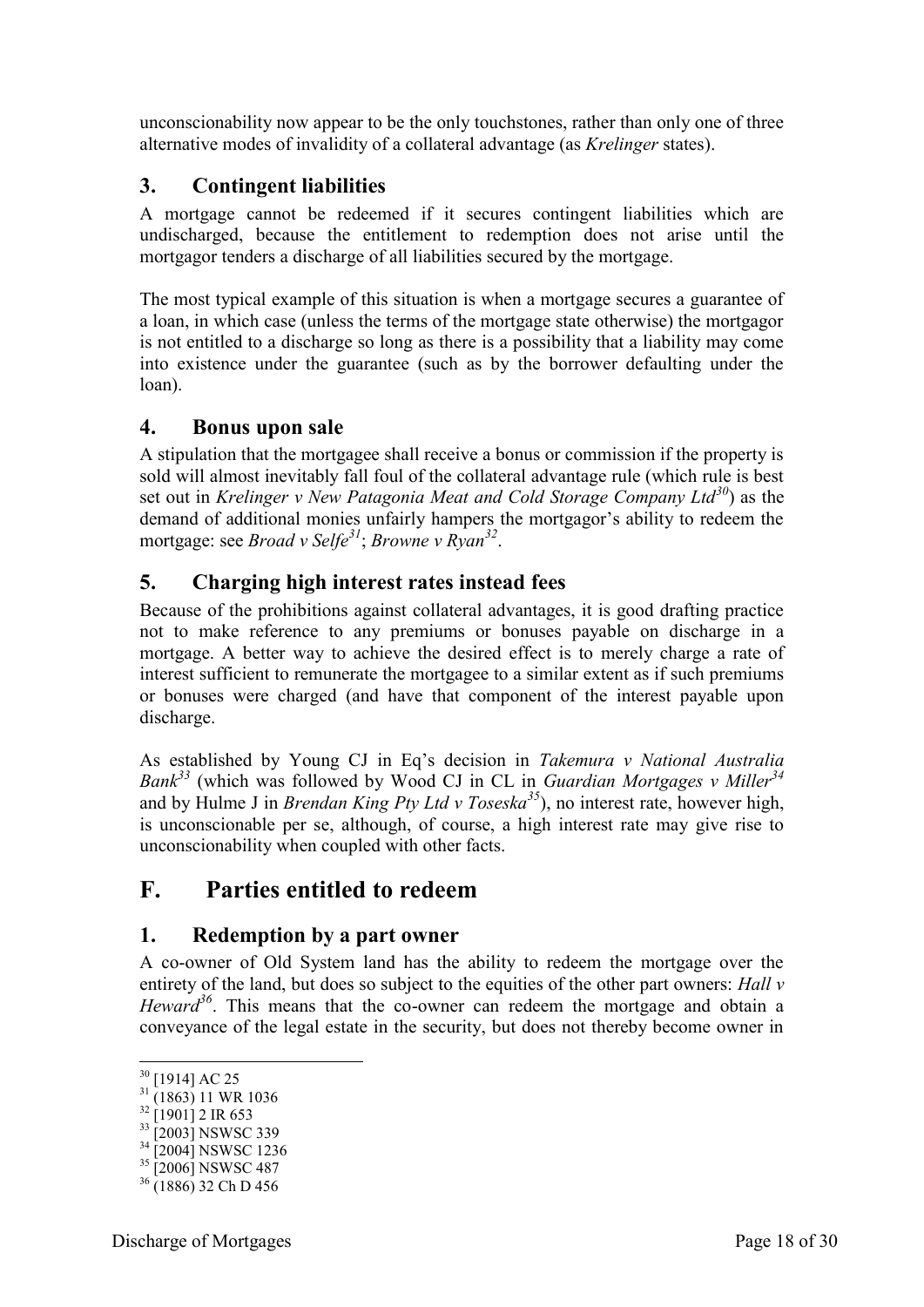equity of the entire estate, as the other co-owners retain their rights in equity to their aliquot shares in the land.

In the case of Torrens Title land, redemption does not involve the transfer of the legal title of land, but rather the discharge or assignment of the mortgage. Following *Hall v Heward*, a co-owner of Torrens land has the right to redeem a mortgage, but would not then become registered proprietor of the whole legal estate, as that is not how redemption occurs with respect to such land. The co-owner would pay out the mortgage debt and in return could then choose between the mortgagee registering a discharge of the mortgage, and the mortgagee transferring the mortgage to an incoming third party financier pursuant to s 94 of the Conveyancing Act. In either case, the other co-owner's rights are not diminished - they either benefit from the discharge of the mortgage or, if not, they are in a no worse position as the same mortgage is registered on title but that mortgage has been transferred to a new mortgagee.

Unless there is a term in the mortgage or other similar contract between the mortgagee and the mortgagors to the contrary, the mortgagee is free to hand over the certificate of title to the security to a redeeming co-owner without being in breach of any contractual duty. That is because there is no express term prohibiting that act, and no term would be implied to prohibit release in so far as the co-owner has, at common law, a right to redeem and that right in includes the right to receive title documents (title deeds under Old System, certificates of title under the Torrens System).

## <span id="page-18-0"></span>**2. Redemption by a subsequent mortgagee**

Section 94 of the *Conveyancing Act* sets out the obligations on a mortgagee to transfer the mortgage to any third person as "the "mortgagor" directs. "Mortgagor" in that Act is defined to include any person "deriving title to the equity of redemption under the original mortgagor, or entitled to redeem a mortgage". Section 95 refers back to the right of the "mortgagor" in s 94, and reads as follows:

The right of the mortgagor under the last preceding section shall belong to and be capable of being enforced by each incumbrancee or by the mortgagor, notwithstanding any intermediate incumbrance; but a requisition of an incumbrancee shall prevail over a requisition of the mortgagor, and as between incumbrancees a requisition of a prior incumbrancee shall prevail over a requisition of a subsequent incumbrancee.

Section 95 clearly presupposes that incumbrancees (ie mortgagees) may share the right of the mortgagor under s 94, and therefore that those mortgagees are persons entitled to redeem the mortgage. This indeed is the reasoning adopted by Kearney J in *First Chicago Australia Ltd v Lovebe Pty Ltd*<sup>37</sup> in finding that a second or subsequent mortgagee was a person capable of redeeming the first mortgage. See also *Bowen v Redmond<sup>38</sup>*, which arrives at a similar conclusion under New Zealand Law.

<sup>-</sup><sup>37</sup> [1980] 2 NSWLR 703

<sup>&</sup>lt;sup>38</sup> [1926] NZLR 644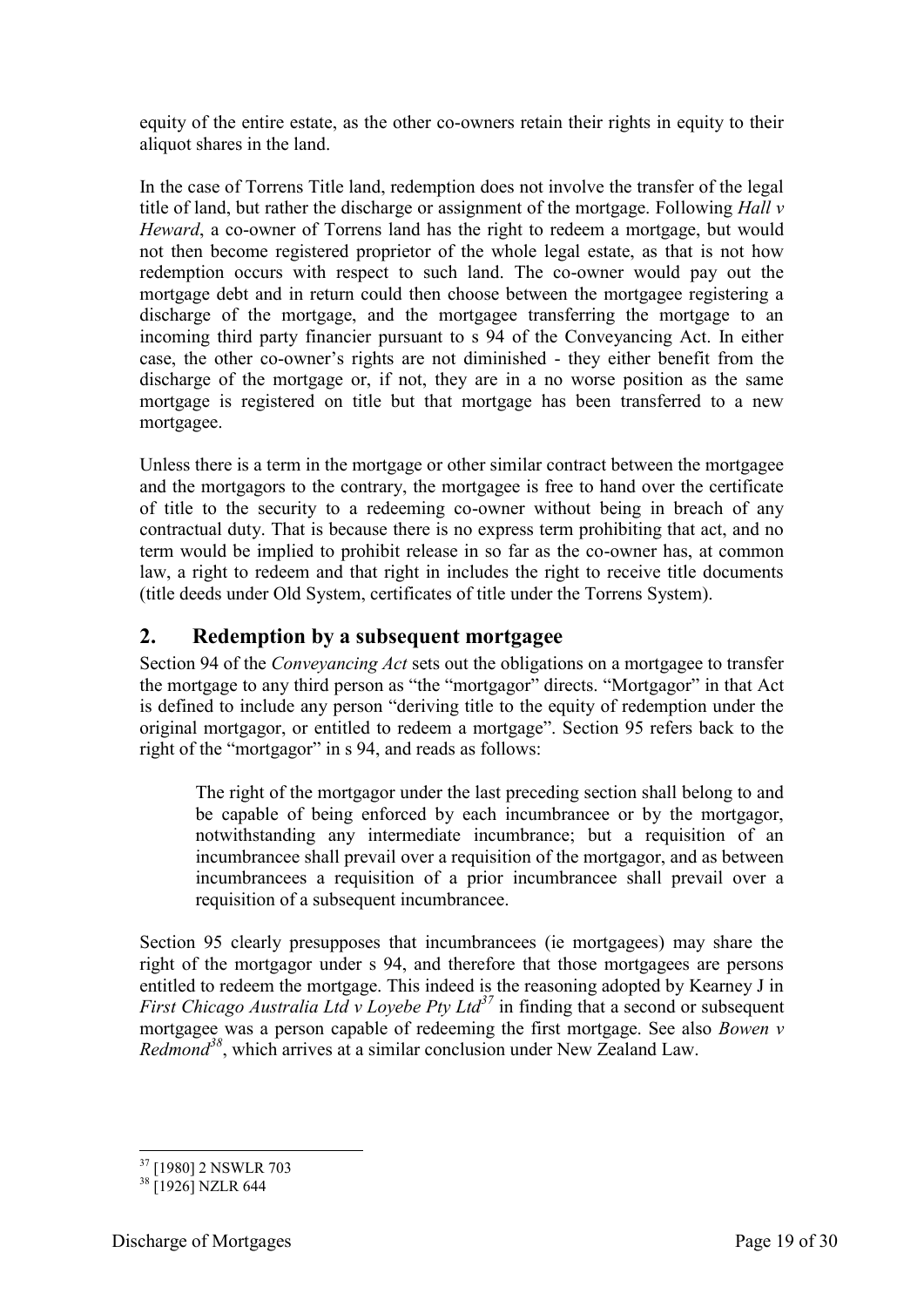This result is indeed in accordance with the situation under Old System Title in which any mortgage after the first was a mortgage of the equity of redemption and thereby granted the subsequent mortgagee the right to redeem.

## <span id="page-19-0"></span>**3. Discharge by the trustee in bankruptcy**

Section 136 of the Bankruptcy Act provides:

- (1) Where any property of the bankrupt is subject to a mortgage, the trustee may, upon giving 6 months' notice in writing to the mortgagee of his or her intention to do so or upon paying 6 months' interest in lieu of notice, require the mortgagee to discharge the mortgage notwithstanding that the due time for payment of the moneys owing under the mortgage has not arrived and, upon tender of the moneys secured by the mortgage and, if appropriate, interest in lieu of notice, the mortgagee is bound to execute such documents as are necessary in consequence of the payment.
- (2) The rights conferred on the trustee by subsection (1) are in addition to any rights to pay off the whole or part of the moneys secured by the mortgage before the due time conferred on the mortgagor by the mortgage instrument or by a law of a State or Territory of the Commonwealth.

This section gives a trustee in bankruptcy of a mortgagor greater rights than the mortgagor himself possesses. A mortgagor can choose to redeem either in accordance with the contractual terms of the mortgage or in accordance with section 93 of the Conveyancing Act. Section 93 allows the mortgage to be redeemed at any time by paying interest for the remainder of the term. The trustee, however, has the additional option of redeeming under s 136 of the Bankruptcy Act. This right of redemption is more attractive than the right under s 93 if the mortgage has more than 6 months to run at the time of redemption because the trustee can then tender under s 136 interest for 6 months only rather than for the full unexpired portion of the term.

#### <span id="page-19-1"></span>**4. When a mortgagor dies intestate**

If a mortgagor dies intestate, this will usually pose no difficulty for the mortgagee, as generally speaking in estates with substantial assets (such as land) the deceased's spouse and/or next of kin (who are entitled to take the estate on intestacy) will apply for letters of administration and by this means an administrator of the estate will be appointed to act on its behalf for all purposes. The mortgagee may, however, experience a delay, as often letters of administration are not sought until several months after the date of death, and then take a short further time to issue.

If there is no beneficiary on intestacy who applies to obtain letters of administration but the mortgagee wishes there to be a person empowered to act on behalf of the estate, the mortgagee can apply for the appointment of the spouse and/or next of kin as administrator, provided the mortgagee can find such a person willing to act in that capacity.

If neither the spouse nor next of kin are willing (or, perhaps, do not exist), s 63 of the Wills Probate and Administration Act empowers the Court to appoint "any person, whether a creditor or not of the deceased, that the Court sees fit", which can be done after citations are issued to all people with a superior right to a grant (such as the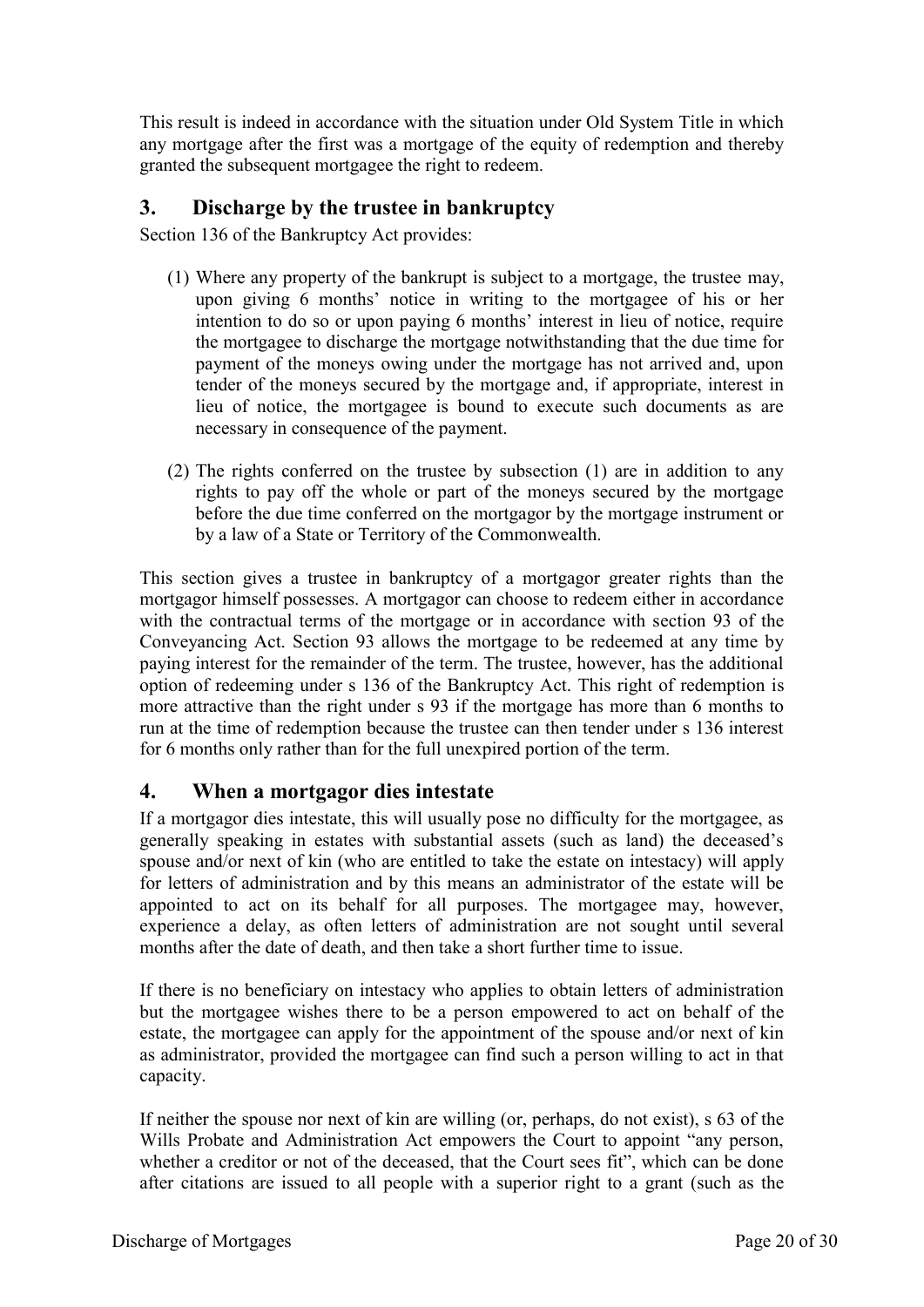spouse and next of kin). As the mortgagee will have no interest in the general administration of the estate but only in having a person who can undertake certain discrete tasks (such as paying out the mortgage and receiving a discharge), the mortgagee would normally seek a limited grant only of letters of administration, so as to appoint an administrator *ad litem* empowered only to perform those acts specified in the grant. An administer *ad litem* can also be appointed for the purpose of having a defendant to sue if the mortgagee wishes to commence mortgage enforcement proceedings. UCPR Rule 7.10 gives the court power to appoint a representative for a deceased estate in proceedings concerning that estate when there is no administrator, although usually that appointment would be by way of constituting the representative as an administrator *ad litem*.

In most cases a mortgagee wishing to enforce a mortgage will not need an administrator appointed. If possession proceedings are desired, the mortgagee is not compelled to sue the mortgagor's estate, but can instead sue the actual occupiers of the security for possession and obtain a writ by that means. If there are surplus proceeds of sale of a security but no administrator to receive them, the mortgagee can simply pay the money into court. An administrator of some sort will be required, however, if the mortgagee seeks the payment of money out of the estate, whether by way of the personal covenant to repay.

## <span id="page-20-0"></span>**5. If the mortgagor is a defunct company**

If the mortgagor is a deregistered company, s 601AD(2) of the Corporations Act vests all the company's property in ASIC. Section 601AE(3) provides that the vesting of that property is subject to all liabilities including charges. Section 601AF gives ASIC the power to take any act on behalf of the company that a liquidator would be bound to do if one existed.

Thus a mortgagee seeking possession of land from a deregistered company can name ASIC as the defendant. Any surplus proceeds of sale can be paid to ASIC, and if ASIC refuses to provide a discharge of the mortgagees payment obligations the mortgagee can instead pay the surplus proceeds into court. If the mortgagee requires any other act to be done on behalf of the mortgagor concerning the mortgage, the mortgagee can seek that ASIC perform such an act, but just because ASIC may have power to perform an act does not necessarily mean that it will actually act, and it may require the payment of a fee merely to consider the request.

If the mortgagee wishes to sue the mortgagor company to obtain money, it will need to apply to reinstate the company. Such applications are made under s 601AH of the Corporations Act. ASIC has the power to, and will, reinstate a company in certain situations, so an application to ASIC is the mortgagee's first port of call. If ASIC declines to reinstate on the grounds it lacks power in the circumstances of the particular case, it will nonetheless usually consent to the Supreme Court reinstating the company, and so the mortgagee can make an application to the Supreme Court for reinstatement. It should be noted that a Supreme Court reinstatement, although relatively straightforward, can attract a significant cost, and should not be undertaken unless the mortgagee has no other way of recovering its money.

A reinstatement of a deregistered company has the effect under s 601AH(5) of not only re-registering the company, but deeming it never to have ceased existence,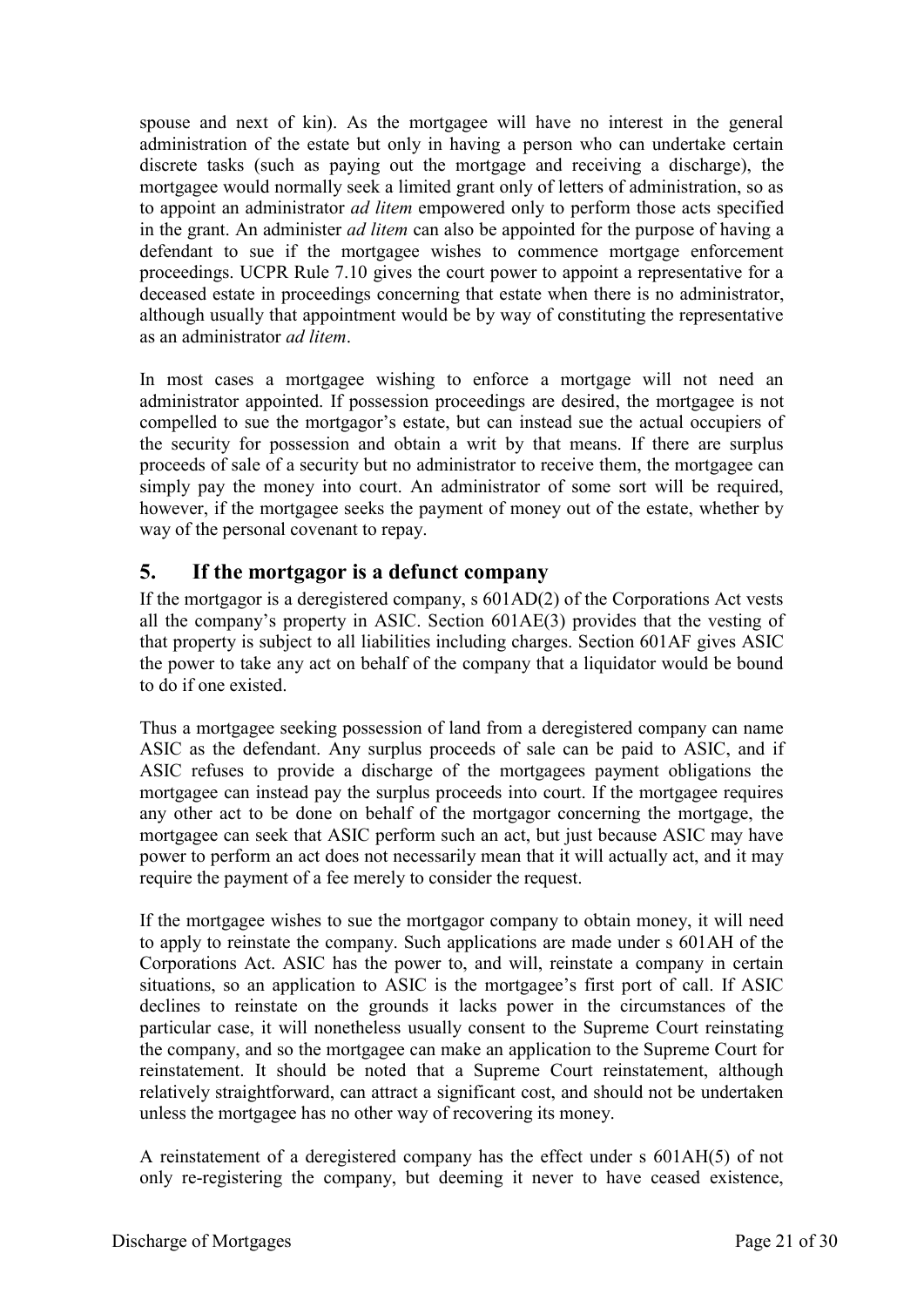although the Supreme Court can make additional orders to deal with matters that have occurred during deregistration, such as, for example, validating possession proceedings taken against ASIC rather than the company itself.

#### <span id="page-21-0"></span>**6. Redemption by the Protective Services Commissioner**

Section 24 of the Protected Estates Act commences as follows:

- 1) In respect of the estate of a protected person or protected missing person the management of which is committed to the Protective Commissioner, the Protective Commissioner shall have, and may exercise:
	- a) all functions necessary and incidental to its management and care, and
	- b) such other functions as the Court may direct or authorise the Protective Commissioner to have or exercise.
- 2) Without limiting the generality of subsection (1) but subject to subsection (3), the Protective Commissioner shall have, and may exercise, the following functions in respect of the estate of a protected person or protected missing person the management of which is committed to the Protective Commissioner, that is to say, the Protective Commissioner may:
	- a) receive money, rent, income and profit of real and personal property,
	- f) sell, realise, charge and mortgage real and personal property,
	- g) settle, adjust and compromise a demand made by or against the estate,
	- k) complete a contract for the performance of which the protected person or protected missing person is liable or enter into an agreement terminating the liability,

Thus when the Protective Commissioner has been appointed to manage the affairs of a person's estate, the Protective Commissioner has the power to do anything required with respect to that management, including mortgaging property, receiving money, compromising claims, entering into contracts, and discharging contracts. The protective Commissioner thus has the power to discharge a mortgage.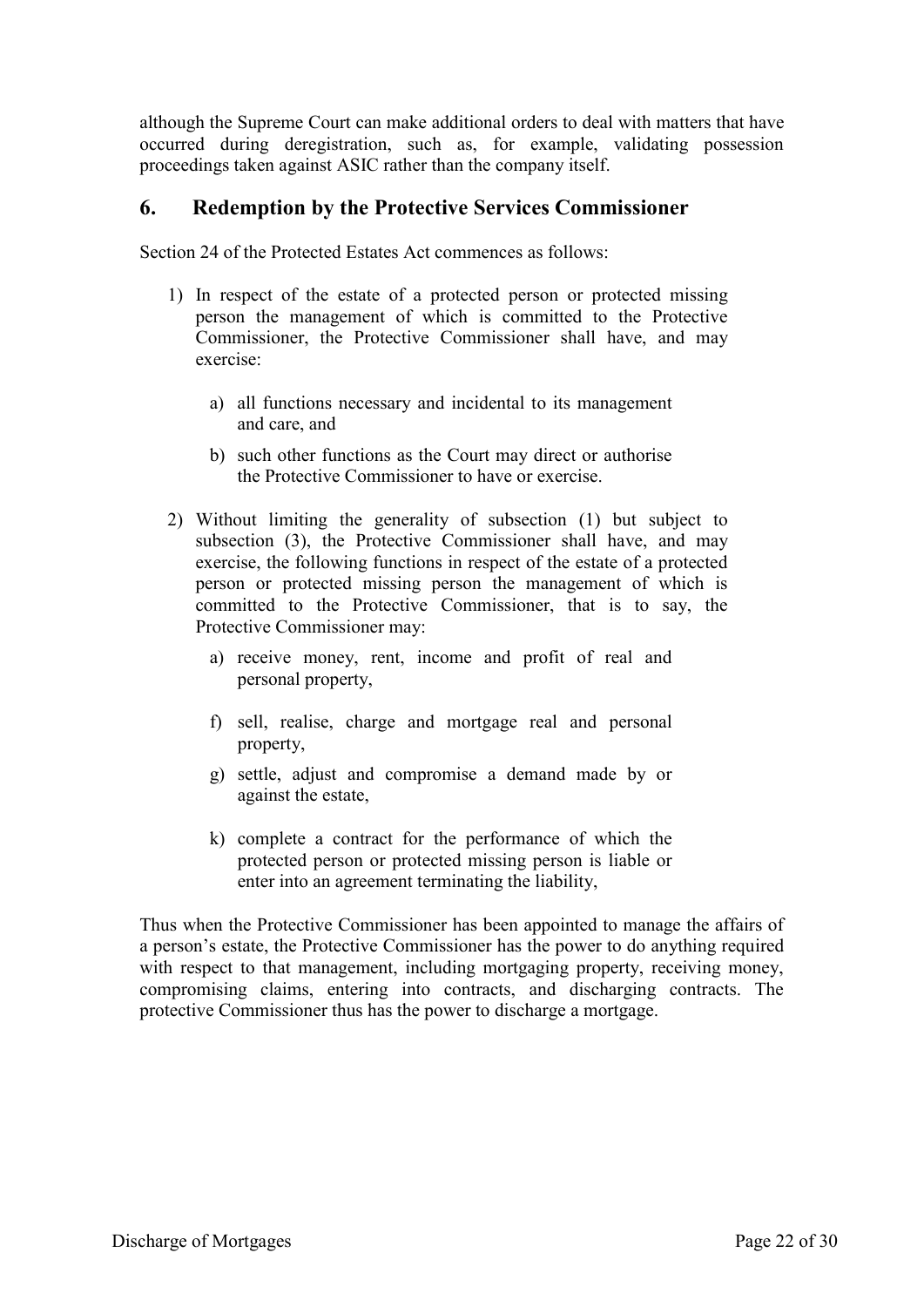# <span id="page-22-0"></span>**G. Transfer instead of discharging**

## <span id="page-22-1"></span>**1. Obligation to transfer instead of discharging**

Section 94 of the Conveyancing Act provides as follows:

- 1) Where a mortgagor is entitled to redeem the mortgagor shall by virtue of this Act have power to require the mortgagee instead of discharging, and on the terms on which the mortgagee would be bound to discharge, to transfer the mortgage to any third person as the mortgagor directs; and the mortgagee shall by virtue of this Act be bound to transfer accordingly.
- 2) This section does not apply in the case of a mortgagee being or having been in possession.
- 3) This section applies to mortgages made either before or after the commencement of this Act, and shall have effect notwithstanding any stipulation to the contrary.
- 4) This section applies to mortgages under the Real Property Act 1900 .

The section allows the mortgagor, in cases in which the mortgagee has not yet taken possession of the security property, to pay out the mortgage and, instead of having the mortgage discharged, require the mortgagee to transfer the mortgage to a third party. This section has been construed, however, as not permitting the mortgagor to require a transfer to any third party at all, but only to another lender who has provided money to pay out the existing mortgage and who is not the alter ego of the mortgagor: see *Ley v Scarff<sup>39</sup>* .

In *Ley v Scarff*, Barwick CJ (with whom the other judges agreed) construed sections 93 and 94 of the Conveyancing Act. In that case, a registered proprietor of land, after twice mortgaging her property, transferred her remaining interest in the land to her husband. The husband then sought to pay out the first mortgage and take a transfer of that mortgage, but the first mortgagee was unwilling to comply. The husband then relied on s 94 of the Conveyancing Act. His Honour found that the purpose of that section was to facilitate the refinancing of first mortgages, enabling the refinancing mortgagee to retain the same priority as the original first mortgagee without the need to obtain the consent of the second mortgagee, and that the expression in s 94(1) "any third person as the mortgagor directs" should be interpreted in that light. His Honour states at the foot of p 61:

Such a third person, in this context, does not include a person who is no more than the alter ego of the mortgagor. It refers to the new lender who, of course, must be nominated by the mortgagor, who has arranged the loan to pay out the existing mortgagee. The sections, in my opinion, have no relevant function where the mortgagor is providing the funds to pay out the first mortgagee.

<sup>-</sup><sup>39</sup> (1981) 146 CLR 56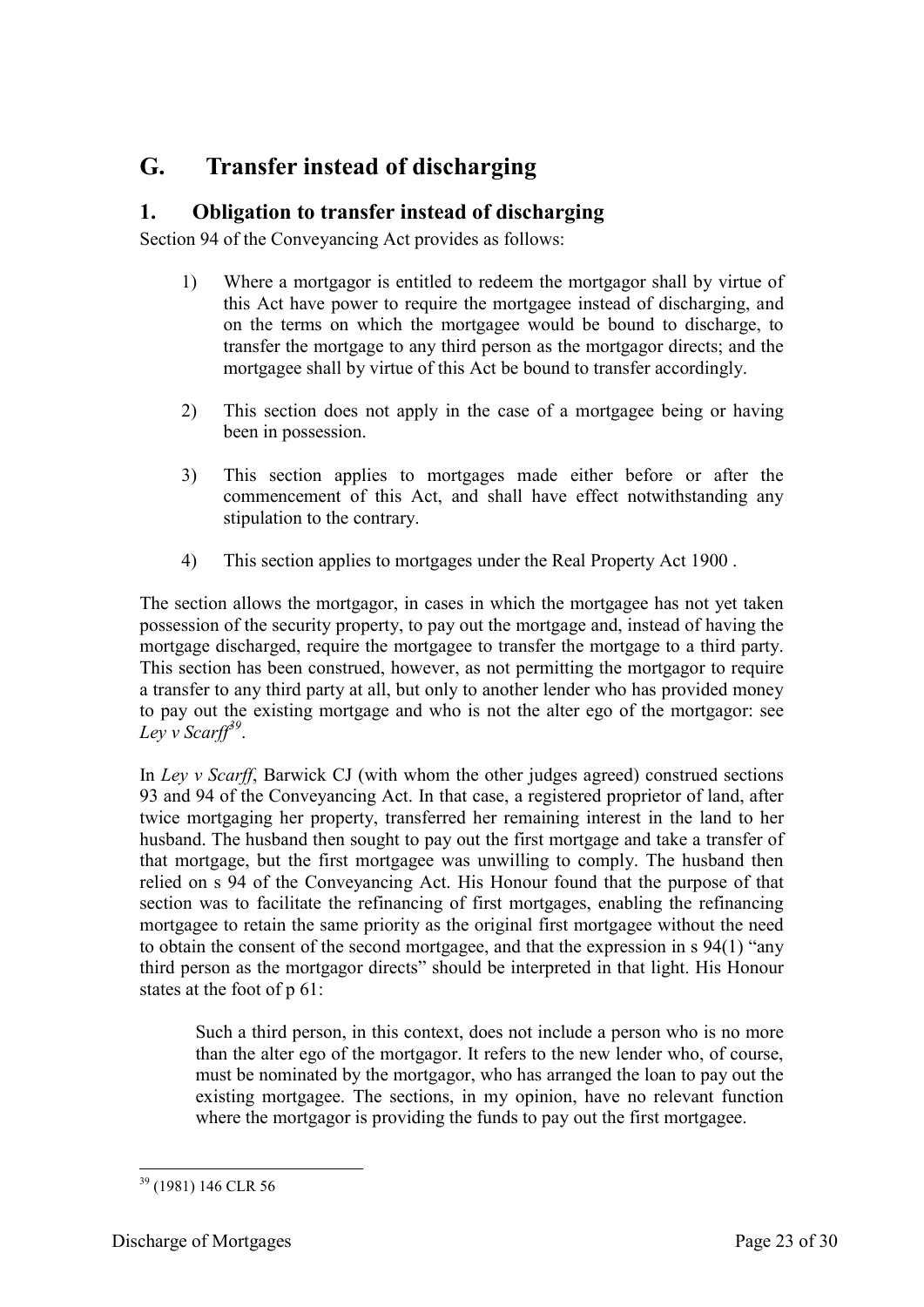*Ley v Scarff* remains the law on this point, as witnessed by its application by the Full Court in Queensland in *Corozo Pty Ltd v Westpac Banking Corp (No 2)<sup>40</sup>*, and in NSW by Young J in *Challenge Bank Ltd v Hodgekiss<sup>41</sup>* .

#### <span id="page-23-0"></span>**2. Right of subsequent mortgagee to demand a transfer**

Section 95 of the Conveyancing Act provides as follows:

The right of the mortgagor under the last preceding section shall belong to and be capable of being enforced by each incumbrancee or by the mortgagor, notwithstanding any intermediate incumbrance; but a requisition of an incumbrancee shall prevail over a requisition of the mortgagor, and as between incumbrancees a requisition of a prior incumbrancee shall prevail over a requisition of a subsequent incumbrancee.

The above rather turgid prose provides that the right under s 94 can be exercised by either the mortgagor or a subsequent mortgagee; if both mortgagor and a subsequent mortgagee seek to exercise the right, then the subsequent mortgagee's wishes shall prevail; and if two or more subsequent mortgagees wish to exercise the right then the mortgagee with the prior mortgage shall prevail.

## <span id="page-23-1"></span>**3. Where subsequent mortgage is an equitable mortgage**

In *Corozo Pty Ltd v Westpac Banking Corp (No 2)<sup>42</sup>*, Corozo, and unregistered (and hance equitable) mortgagee was held to have the rights of a "mortgagor" under the Queensland equivalent of s94 of the Conveyancing Act (coincidentally also numbered s94). It follows that an equitable mortgagee of Torrens System land also has the right to redeem.

#### <span id="page-23-2"></span>**4. Interest rate on monies expended redeeming a prior mortgage**

If the subsequent mortgagee (or its nominee) obtains a transfer of the redeemed mortgage (whether through s 94 or by a negotiated assignment by the first mortgagee), then the transferee of the redeemed mortgagee simply enforces the transferred mortgage in order to recover the monies spent in redeeming the mortgage (plus any additional interest and costs that have since accrued, in accordance with the transferred mortgage).

If the subsequent mortgagee simply discharges the first mortgage without a transfer, then the subsequent mortgagee would claim the cost of redemption under the subsequent mortgage. These monies would be claimed under that mortgage as monies paid for the preservation of the security, and thus form part of the costs component of the subsequent mortgage debt.

<sup>-</sup><sup>40</sup> [1988] 2 QdR 48

 $^{41}$  (1995) 7 BPR 14,399

 $42$  [1988] 2 Od R. 481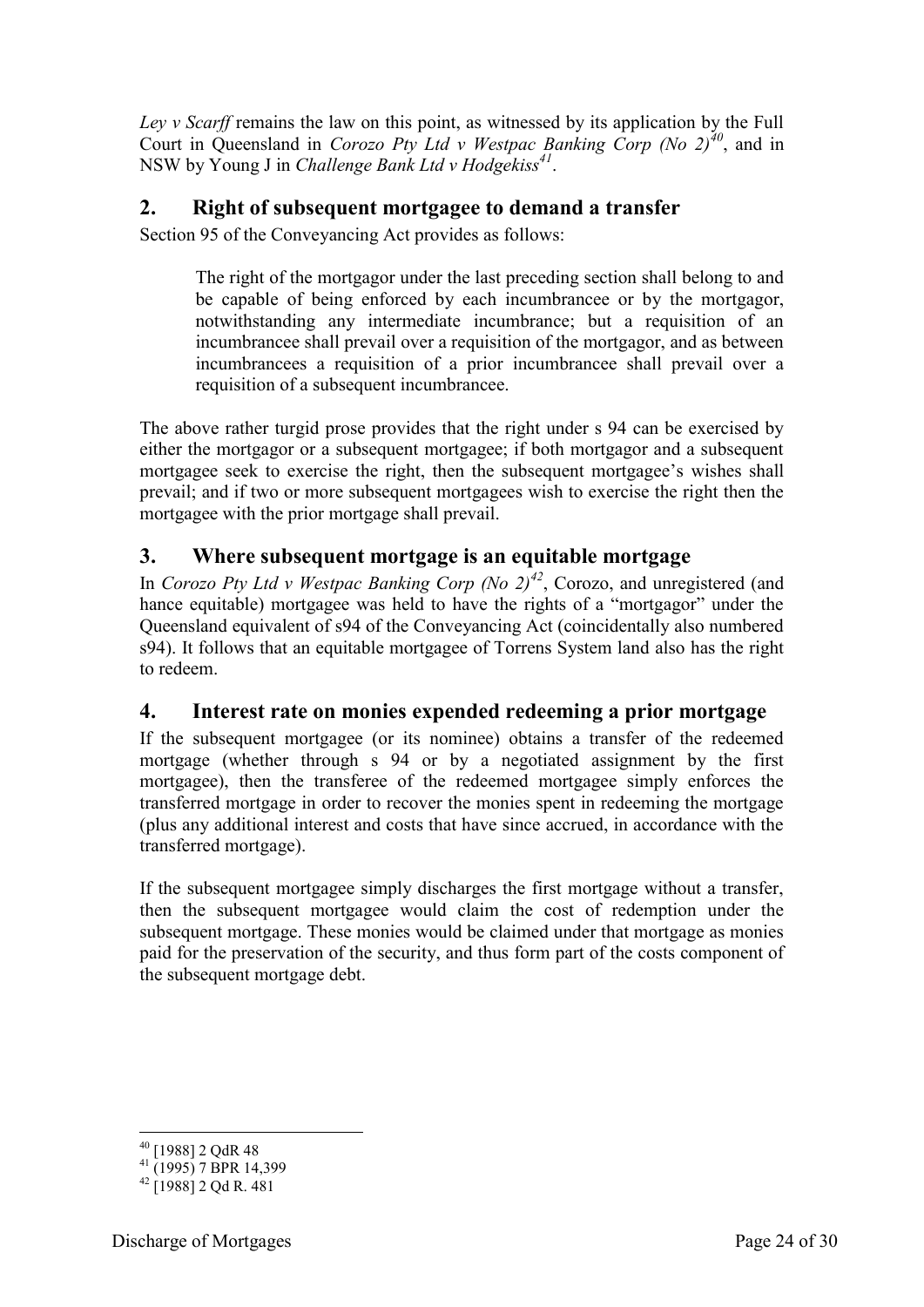# <span id="page-24-0"></span>**H. Post discharge considerations**

## <span id="page-24-1"></span>**1. Erroneously low payout figure**

The usual rule when monies are paid or received under a mistake of fact as to the actual amount owing is that the party adversely affected by the mistake is entitled to have it corrected by a restitutionary claim for monies had and received. Thus a mortgagee who has erroneously discharged a mortgage for too little money is normally entitled to subsequently demand the outstanding balance notwithstanding the fact of discharge. This right can be lost, however, in various ways, such as by contract or estoppel.

Thus if a mortgagee enters into an agreement that a certain amount will be accepted in full discharge of the mortgage, the mortgagee cannot later demand a greater sum if the agreed amount was erroneously calculated. Estoppel can be created in many ways, the most likely being equitable estoppel arising from detrimental reliance. Thus if a mortgagor would suffer a substantial detriment as a result of acting on a mortgagee's erroneous advice (for example by entering into other transactions which, if properly advised by the mortgagee, he would realise he cannot afford), the mortgagee will likely be held to be estopped from claiming the remaining funds so as to avoid the mortgagor being in a worse position as a result of the mortgagee's mistake.

## <span id="page-24-2"></span>**2. Erroneously high payout figure**

Similarly, if a mortgagor overpays a mortgage debt by mistake, the mortgagor can normally recover the excess payment as monies had and received by the mortgagee. This is, however, subject to exceptions such as contract, estoppel, and monies paid under legal compulsion, as is referred to below.

## <span id="page-24-3"></span>**3. Erroneously paid money in response to legal process**

In *J&S Holdings Pty Ltd v NRMA Insurance Ltd<sup>43</sup>* Kelly J of the ACT Supreme Court notes another exception to the ability of a person to recover monies paid by mistake, being a rule that monies paid under pressure of legal process are not subsequently recoverable by the payer. His Honour stated the rule:

Where money has been paid by the plaintiff to the defendant under the compulsion of legal process which is afterward discovered not to have been due, the plaintiff cannot recover it back in an action for money had and received.

His Honour then quotes from *Moore v Vestry of Fulham<sup>44</sup>* as follows:

The principle of law is… that money paid under the pressure of legal process cannot be recovered. The principle is based upon this, that when a person has had an opportunity of defending an action if he chose, but has thought proper

<sup>-</sup><sup>43</sup> (1981) 39 ACTR 1

<sup>44</sup> [1895] 1 QB 399 at 401-2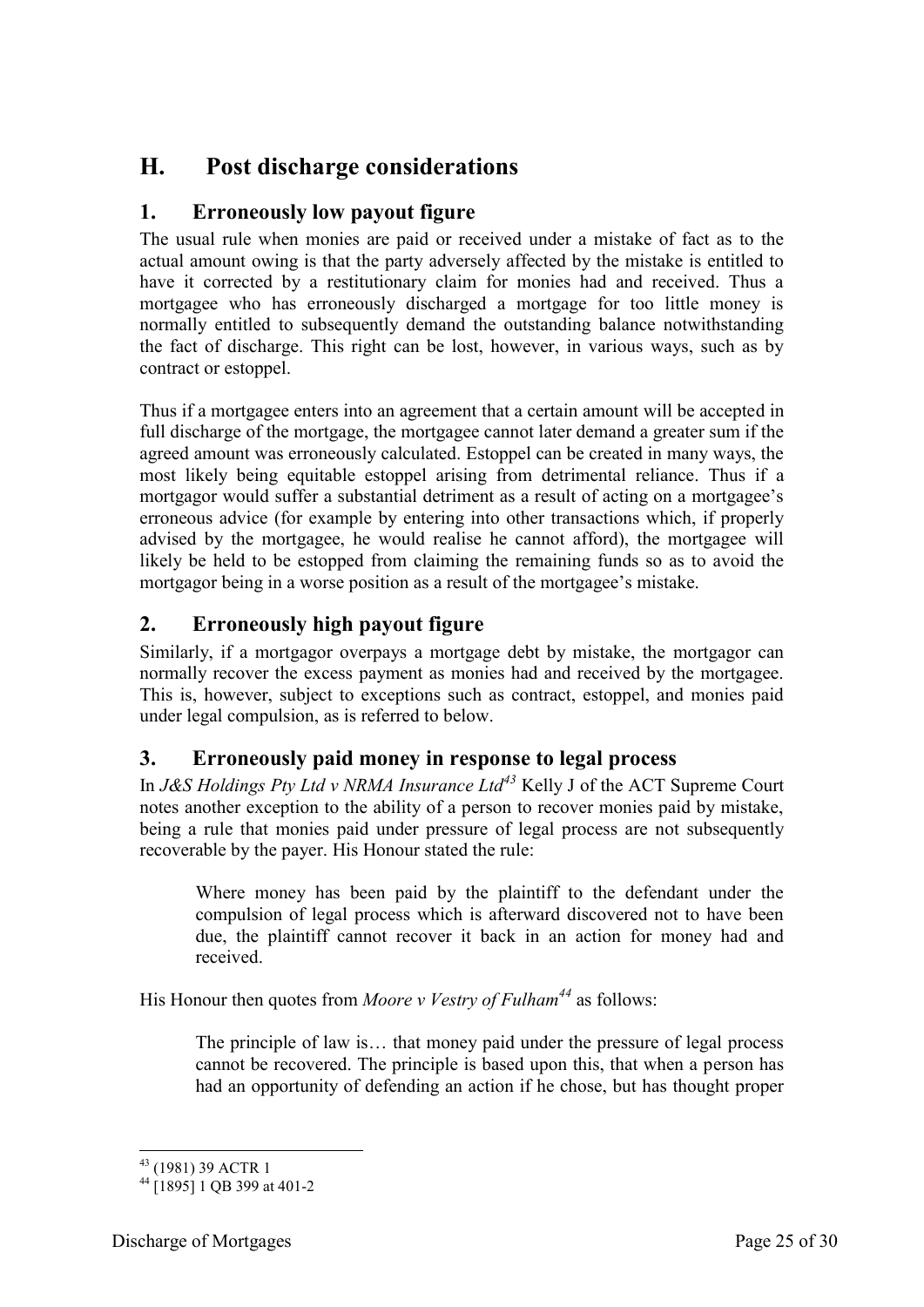to pay the money claimed in the action, the law will not allow him to try in a second action what he might have set up in the defence to the original action.

His Honour notes that this principle applies also "to moneys paid under the threat of legal process without its having been instituted".

If, however money is paid under "compulsion beyond the threat of legal proceedings", his Honour noted that the rule against recovery did not apply. The test his Honour adopted for "compulsion beyond the threat of legal proceedings" in this context is taken from the NSW Court of Appeal judgement in *Air India v Commonwealth<sup>45</sup>* being:

…in general it must be established in order to show that a payment was made under compulsion that: (a) there was a fear that, if it were not paid, the payee would take some step, other than invoking legal process, which would cause harm to the payer; and (b) that this fear was reasonably caused or wellfounded.

In *J&S Holdings Pty Ltd v NRMA Insurance Ltd<sup>46</sup>* the monies sought to be recovered were made in response to a threat to commence winding up proceedings. His Honour found that as threatening winding up was a threat of "legal proceedings" that the rule applied and that none of the monies could not be recovered even if the amount paid was in excess of the quantum of the debt then owing.

## <span id="page-25-0"></span>**4. Discharge provided by mistake (when money still owing)**

*State Bank of New South Wales v Berowra Waters Holdings Pty Ltd<sup>47</sup>* was a case heard by Needham J concerning a discharge of two mortgages - one of Torrens System land registered under the Real Property Act, and one of Old System land registered under the Registration of Deeds Act- in each case by accident. No final decision was made concerning the Old System land (and thus nothing more will be said here concerning that aspect of the case), but the Torrens System land component was decided by his Honour.

The precise details of the mistake that caused the discharges to be executed and registered is not revealed in the decision, but apparently both were executed and registered in circumstances where the mortgagee thought that the debt had been paid out, but in fact the debt had not been paid out.

The mortgagee claimed that in the circumstances the discharges were invalid and of no effect, and/or that they were in error and hence the Registrar-General had power to cancel the registration of the discharges. In relation to the Real Property Act discharge, the Registrar-General maintained that he had the power to cancel the registration, but was unwilling to do so without an order from the Supreme Court. The mortgagor claimed that the Registrar-General had no power to cancel the registration of the discharge and that the Court had no power to order him to do so. The mortgagor

<sup>-</sup><sup>45</sup> [1977] 1 NSWLR 449 at 455,

 $^{46}$  (1981) 39 ACTR 1

 $47(1986)$  4 NSWLR 398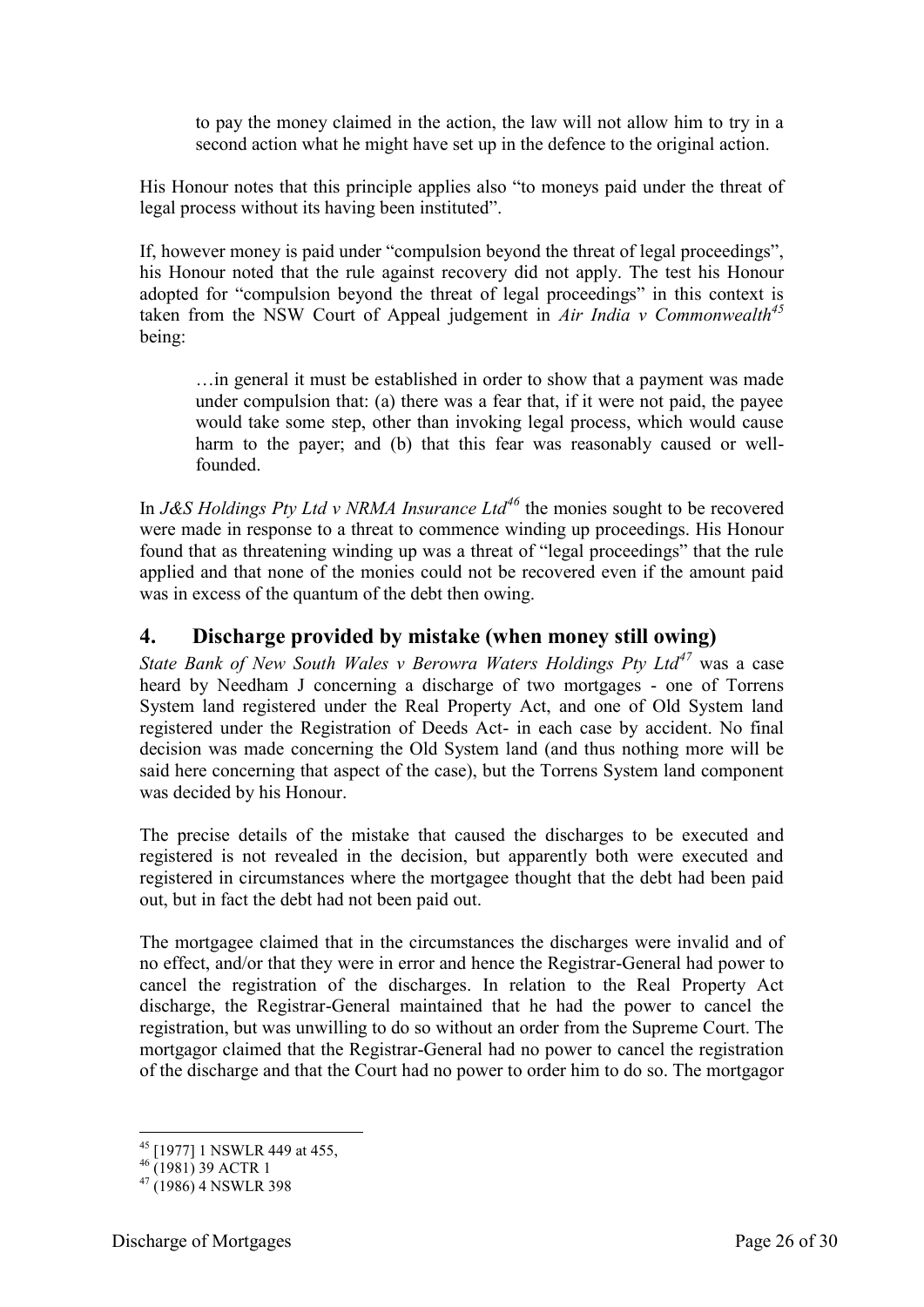acknowledged that it remained liable under its personal covenant, so the issue was only whether there was a continuing mortgage as security for that personal covenant.

Needham J found that indefeasibility of title conferred by s42 of the Real Property Act worked in this instance in favour of the mortgagor. The mortgagor, by virtue of a registered dealing (the RPA discharge) held title to the security free of the former mortgagee's mortgage, and so unless the former mortgagee could establish one of the exceptions to indefeasibility, the mortgagee had no right to cancel the registration of the discharge. The mortgagee could, however, establish no such exception to indefeasibility on the facts of the case.

His Honour further found that the Registrar-General had no power to cancel the registration of the RPA discharge as the registration was not an "error" within the meaning of either RPA s 12(1)(d) or RPA s 136(1)(b), in the circumstances that RPA discharge was in proper form, the mortgagee intended it be lodged, and the Registrar-General made no error in recording the document.

It followed that his Honour found that neither the Court nor the Registrar-General had power to cancel the registration of the RPA discharge of mortgage.

#### <span id="page-26-0"></span>**5. Can discharge monies be a preferential payment?**

#### <span id="page-26-1"></span>**i) Monies paid by a corporation**

A preferential payment is a payment which would have the effect of giving a preference to a particular creditor by making a payment to that creditor and thereby reducing the assets available to the general pool of creditors. A preferential payment offends the basic principle that assets should be distributed fairly amongst creditors. Section 588FA (1) of the *Corporations Act 2001* provides:

A transaction is an unfair preference given by a company to a creditor of the company if, and only if:

- a) the company and the creditor are parties to the transaction (even if someone else is also a party); and
- b) the transaction results in the creditor receiving from the company, in respect of an unsecured debt that the company owes to the creditor, more than the creditor would receive from the company in respect of the debt if the transaction were set aside and the creditor were to prove for the debt in a winding up of the company;

even if the transaction is entered into, is given effect to, or is required to be given effect to, because of an order of an Australian court or a direction by an agency.

Monies paid to discharge a mortgage would thus not be regarded as a preferential payment because section 588FA only applies to unsecured debts. However any payment in excess of the value of the security could be clawed back as a preferential payment pursuant to sub-section (2) which provides that a secured debt is taken to be unsecured to the extent that it is not reflected in the value of the security.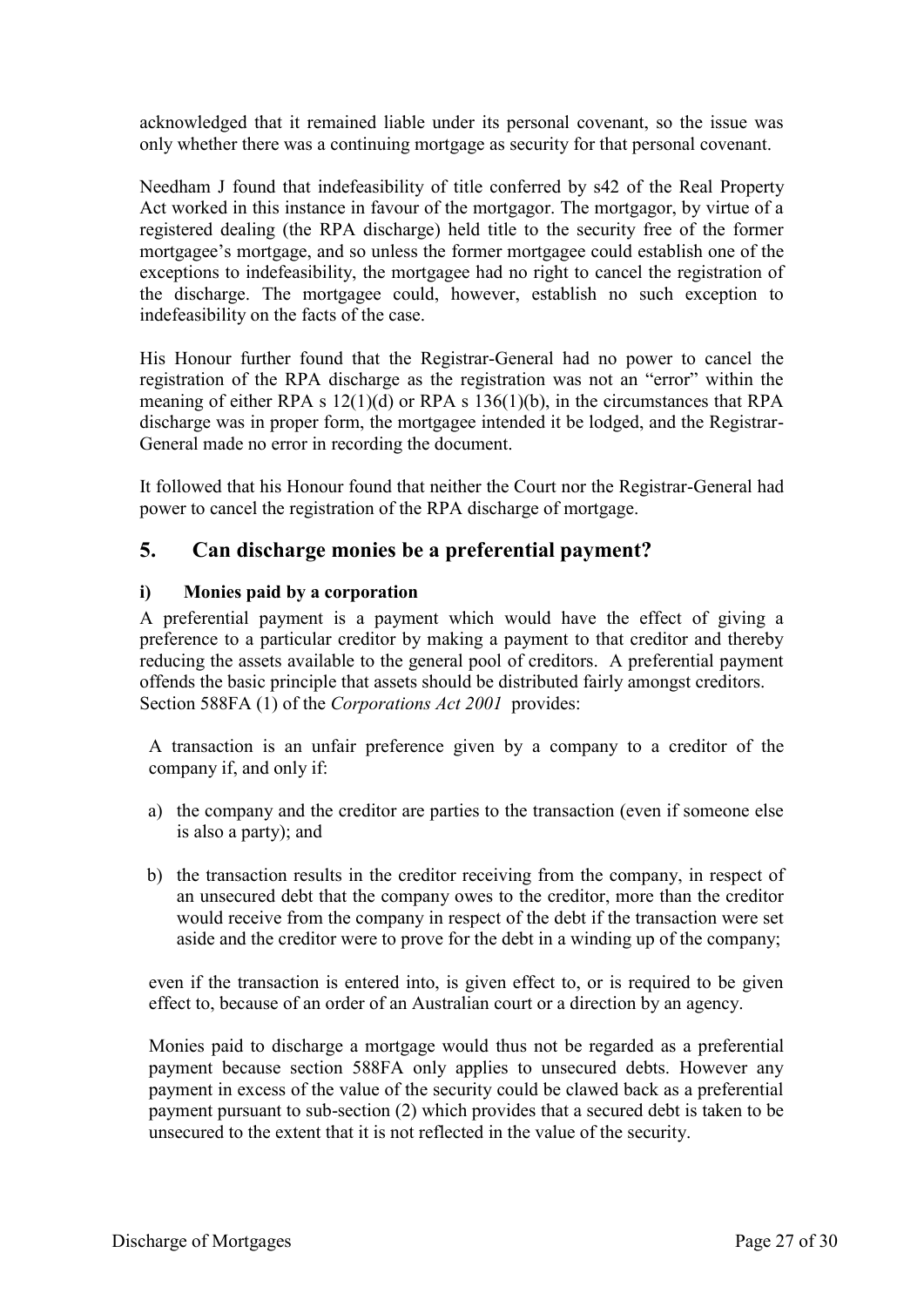#### <span id="page-27-0"></span>**ii) Monies paid by an individual**

Section 122 of the *Bankruptcy Act 1966* provides that a transfer of property by a person who is insolvent during the relevant relation back period is void against the trustee if it had the effect of giving a creditor a preference, priority or advantage.

Although the section does not distinguish between secured and unsecured debts, the position is the same as a payment by a corporation. In *Bank of Australasia v Hall<sup>48</sup>* the Court held that "creditor" means "any person who…would have had to come in and prove rank with other creditors in the bankruptcy". A secured creditor may elect to enforce the security and apply any sum realised to discharge the debt and therefore, to the extent that the security is sufficient to cover the debt, a secured creditor need not prove rank with other creditors. It follows that s122 would not apply to any payment in discharge of a secured debt, but would apply if any payment was made in excess of the value of the security<sup>49</sup>.

#### <span id="page-27-1"></span>**6. Tracing of monies paid upon discharge**

Tracing is the process whereby equity permits monies paid in breach of a fiduciary duty by the payer into the hands of a payee who is not a bona fide recipient of those monies for value and without notice of the breach.

In the case of funds paid, in breach of the mortgagor's fiduciary duty, to discharge a mortgage, the mortgagee is entitled to retain the funds provided that they were received without notice of the breach of duty. The mortgagee will be a recipient for value of the monies as payments made by a mortgagor to a mortgagee in accordance with a mortgage are payments for value – see for example National Australia Bank Ltd v Rusu<sup>50</sup>.

If the mortgagee knows at the time of payment that the monies being paid by the mortgagor do not belong to the mortgagor (for example the mortgagee knows that they are trust monies or have been embezzled from their rightful owner), then the rightful owner of the monies can recover the amount paid from the mortgagee by tracing the funds into the mortgagee's hands.

#### <span id="page-27-2"></span>**7. All monies mortgages**

Generally if the debt under an *all monies* mortgage is repaid then the mortgage will be extinguished and any monies subsequently loaned by the mortgagee to the mortgagor will not be secured.

In *Estoril Investments Pty Limited v Westpac Banking Corporation<sup>51</sup>* Young J considered with approval a number of guidelines to be applied when construing all money clauses. One of these guidelines was for courts to construe all monies mortgages "provided that the language permits them to do so" such that "Once the original debt has been fully discharged, the mortgage is extinguished and cannot secure future loans". However his Honour noted that these guidelines may give way

-

<sup>&</sup>lt;sup>48</sup> (1907) 4 CLR 1514 at 1536

<sup>49</sup> See also *Court v Hewett* (1981) ALR 627

<sup>&</sup>lt;sup>50</sup> [2001] NSWSC 32

 $51(1993)$  6 BPR 13,146.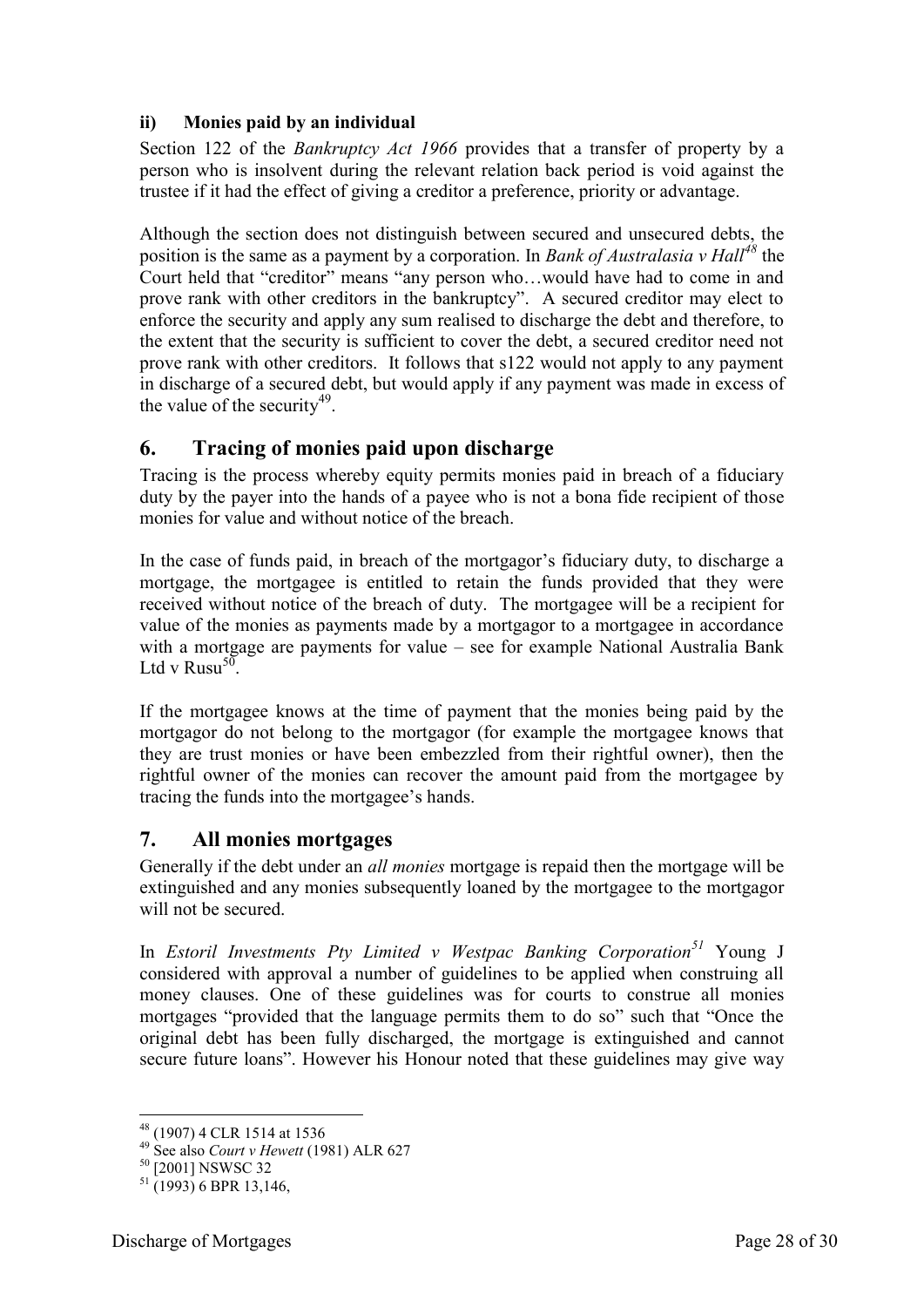to the construction of the individual mortgage. The passage was cited with approval by Santow J in *Modular Design Group Pty Ltd<sup>52</sup> .*

Thus unless a mortgage by its clear and unambiguous words provides that the mortgage is to continue notwithstanding the repayment of all monies currently due under it, the satisfaction of all obligations secured under an all monies mortgage has the effect of extinguishing that mortgage.

## <span id="page-28-0"></span>**8. Effect of the Limitation Act on the discharge of mortgages**

S 41 of the Limitation Act 1969 reads:

An action on a cause of action to redeem mortgaged property in the possession of a mortgagee is not maintainable against that mortgagee if brought after the expiration of a limitation period of twelve years running from the only or later of such of the following dates as are applicable:

- a) the date on which that mortgagee or a person through whom the mortgagee claims last goes into possession of the property in respect of which the action is brought, and
- b) the date on which that mortgagee or a person through whom the mortgagee claims last receives a payment of principal money or interest secured by the mortgage from the plaintiff or from a person through whom the plaintiff claims.

Section 40 of the Limitation Act, however, states:

This Act applies to an action on a cause of action founded on a mortgage registered under the *Real Property Act 1900* to recover from any person any debt damages or other money payable under the mortgage, but otherwise, except to the extent that this Act is taken into consideration for the purposes of a possessory application under Part 6A of that Act, this Act does not affect the right title or remedies under a mortgage so registered of a registered proprietor under that Act of the mortgage or of the mortgaged land.

Section 40 does not prevent s 41 from applying with respect to an equitable mortgage of Real Property Act land, although s 45C of the Real Property Act effectively prevents an equitable mortgagee from gaining any benefit from the drafting of s 40. RPA s  $45C(1)$  says:

Except to the extent that statutes of limitation are taken into consideration for the purposes of this Part, no title to any estate or interest in land adverse to or in derogation of the title of the registered proprietor shall be acquired by any length of possession by virtue of any statute of limitations relating to real estate, nor shall the title of any such registered proprietor be extinguished by the operation of any such statute.

S 45D(1) of the RPA (which, with s 45C, is in Part 6A of the RPA) then provides:

<sup>-</sup><sup>52</sup> (1994) 35 NSWLR 96, at 101-2